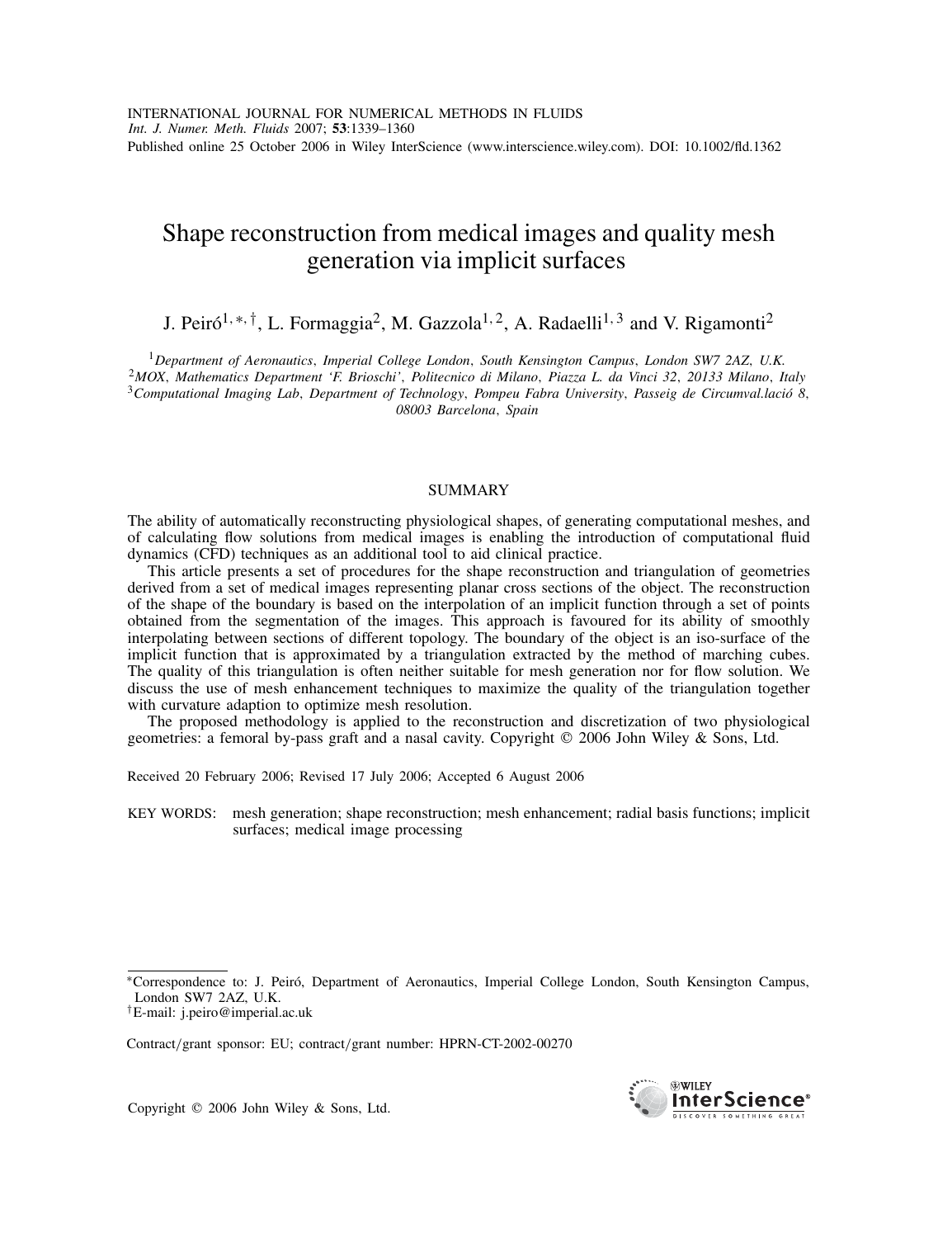## 1340 J. PEIRO´ *ET AL*.

## 1. INTRODUCTION

Fluid dynamics plays an important role in the function of many parts of the human body such as, for instance, the cardiovascular and respiratory systems. The ability of reconstructing patientspecific geometries and performing computational flow simulations in these geometries provides a useful tool to aid clinical diagnosis, the planning of surgical interventions and, in the long term, the prediction of disease development.

Non-invasive image acquisition modalities currently employed in medicine, such as computerized tomography (CT) or magnetic resonance angiography (MRA), produce a stack of planar grey-scale images representing cross-sectional cuts of a specific region of the body. These images constitute a three-dimensional map of intensities where the boundary of the region of interest is generally characterized by a sharp gradient of intensity in the images.

The finite resolution of the image acquisition techniques requires some form of interpolation between the images of the stack to reconstruct the missing information. The major difficulty is to obtain a reconstructed shape of adequate smoothness with minimal user intervention. Several techniques have been proposed in the literature to achieve a smooth surface reconstruction from the map of intensities. We could cite, amongst others, the region growing technique [1], the deformable triangulation [2], the level set method [3] and the implicit function [4].

Here we adopt the implicit function approach previously described in Reference [5] where the ideas presented in References [4, 6] were adapted and applied to the reconstruction of a parametric spline representation of the surface. The main reason for the use of an implicit function is its ability of smoothly interpolating sections of complicated geometry, and even changing topology, without the need of user-defined parameters.

The implicit function is defined in terms of radial basis functions (RBF) [7] and interpolated through a set of points on the surface in a manner that will be briefly described in Section 2. The surface is then represented as an iso-contour of the interpolated implicit function. A triangulation of this boundary surface can be obtained in the form of a triangulation by using an efficient implementation [8] of the marching cubes algorithm [9].

This triangulation is suitable for the visualization of the geometry and therefore a useful tool in clinical diagnosis. However, the quality of this triangulation is often poor and thus requires further processing to produce a surface mesh of sufficient quality to be used first for mesh generation and then for flow simulation in complex physiological geometries. This is accomplished by means of standard mesh modification techniques that enhance the quality of the mesh and optimize its resolution through curvature adaption.

If the triangulation is sufficiently fine to provide a high-fidelity representation of the surface, then it can be used as the reference surface where nodes of improved triangulations will be placed. This is the approach followed for instance in References [1, 10]. However, this high-fidelity triangulation is only a piecewise linear representation of the surface and thus requires the use of averaging procedures to recover surface properties such as point normals and curvatures.

Although the fidelity of the triangulation can be increased by reducing the size of the triangles, this might not always be practical or feasible. On the other hand, the implicit function approach provides a functional description of the surface that permits the geometric enquiries required by the mesh enhancement techniques applied to improve the quality of the triangulation to be carried out to any degree of accuracy.

The outline of the paper is as follows. Section 2 will present the techniques for the processing of medical images and the shape reconstruction via implicit functions leading to an initial triangulation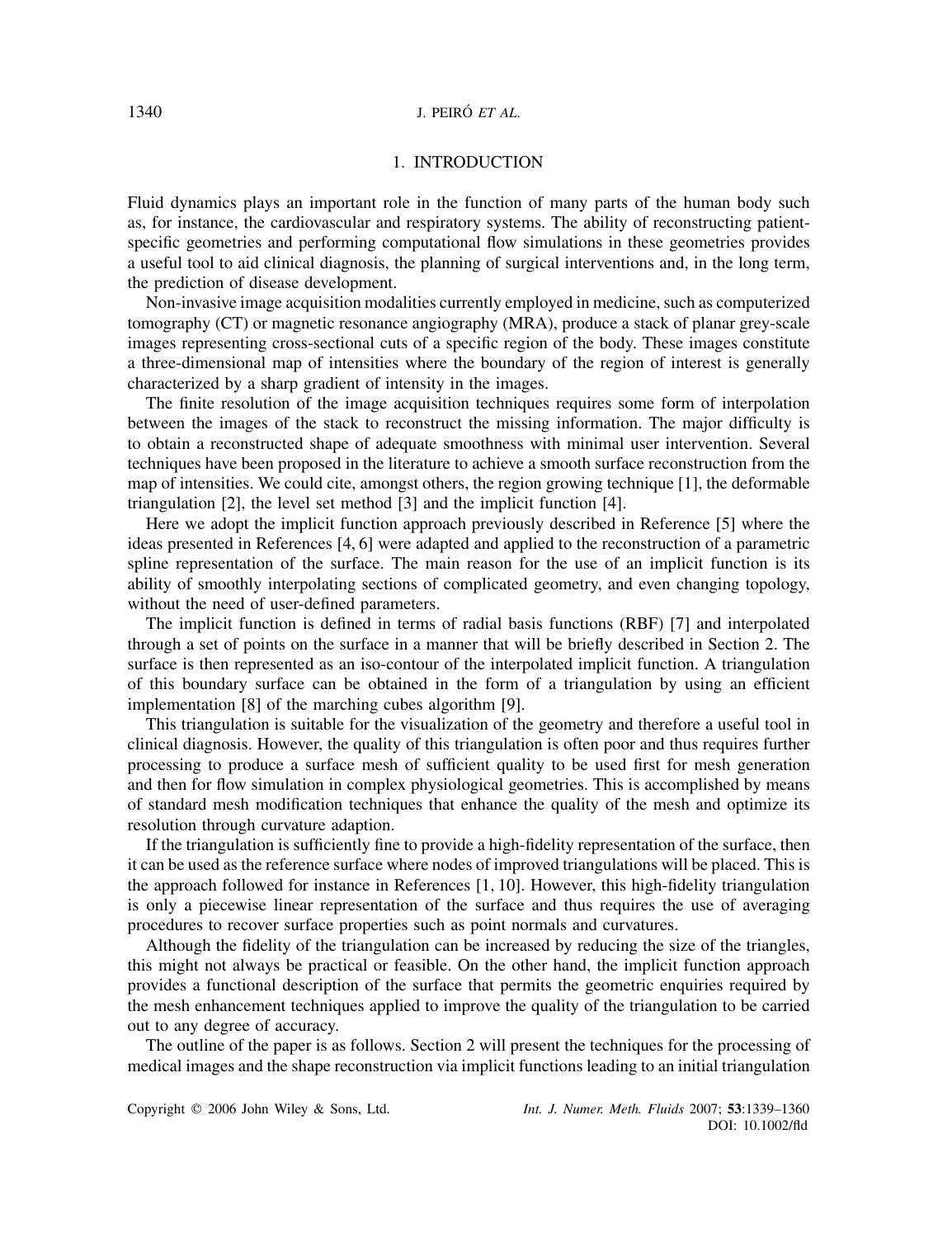obtained by the method of marching cubes. Section 3 will discuss a mesh remodelling strategy to improve the mesh quality and optimize the resolution of the triangulation to achieve a surface mesh suitable for mesh generation and flow simulation. Finally, Section 4 will demonstrate the ability of the proposed strategy to produce high-quality meshes for complex physiological geometries and its performance using examples of patient-specific reconstructions of the geometries of a by-pass graft and of a nasal cavity.

## 2. SHAPE RECONSTRUCTION AND TRIANGULATION VIA IMPLICIT FUNCTIONS

The interpolation of an implicit surface requires the definition of a suitable set of points on the surface of the object and its interior. The implicit surface is then approximated by a triangulation obtained by sampling the function on a Cartesian grid by the marching cubes method [9]. These steps are described in more detail in the following.

## *2.1. Image segmentation and point selection*

Medical images obtained with the different modalities of image acquisition usually come in standard DICOM format as a set of grey-scale images of planar cross sections of the volume of interest. We have developed a user-friendly graphical user interface using the MATLAB image processing toolbox [11] to read the images in DICOM format, to extract the boundary of the object within the cross sections, and to provide a graphical output that will help the user in deciding whether the reconstruction is appropriate.

Given the heterogeneous nature of signal intensity distribution and quality in CT and MRA images due to the presence of artifacts inherent to these imaging techniques, it is generally not feasible to apply methods of fully automatic segmentation to the three-dimensional intensity map. A certain degree of user intervention is always required during the segmentation. This includes, amongst many others, the identification of the vessel section or sections of interest, the reliable detection of small side vessels, the solution of uncertainties due to partial volume effects and the detection of in-plane saturation and signal drop due to the complexity of the flow. In our segmentation strategy, we exploit the two-dimensional nature of the medical data by first applying an automatic segmentation algorithm based on the Otsu method [12] to each image separately. The graphical user interface displays the outcome of the segmentation using visualization formats such maximum intensity projection (MIP) to assist the user in the investigation of the morphology of the object and the assessment of its suitability. It also provides alternative segmentation methods, such as manual threshold selection, to apply to regions where the automatic segmentation fails.

The segmentation process generates a stack of planar pixelized contours for each section along the stack. We then proceed to interpolate a closed B-spline for each section using a least-squares approach. This is described in detail in Reference [5]. This enables us to accurately generate a finite set of points on the interpolated curve and on an interior curve offset along the normal. These points are used as the constraints for the implicit surface interpolation. An illustration of the various steps described above is shown in Figure 1 for a graft geometry.

#### *2.2. Implicit surface interpolation using radial basis functions*

The shape is defined as the zero iso-surface of an implicit function that interpolates a set of points  $\{x_i, i = 1, \ldots, N\}$ . Here **x** denotes the Cartesian coordinates of a point of  $\mathbb{R}^3$ . The implicit function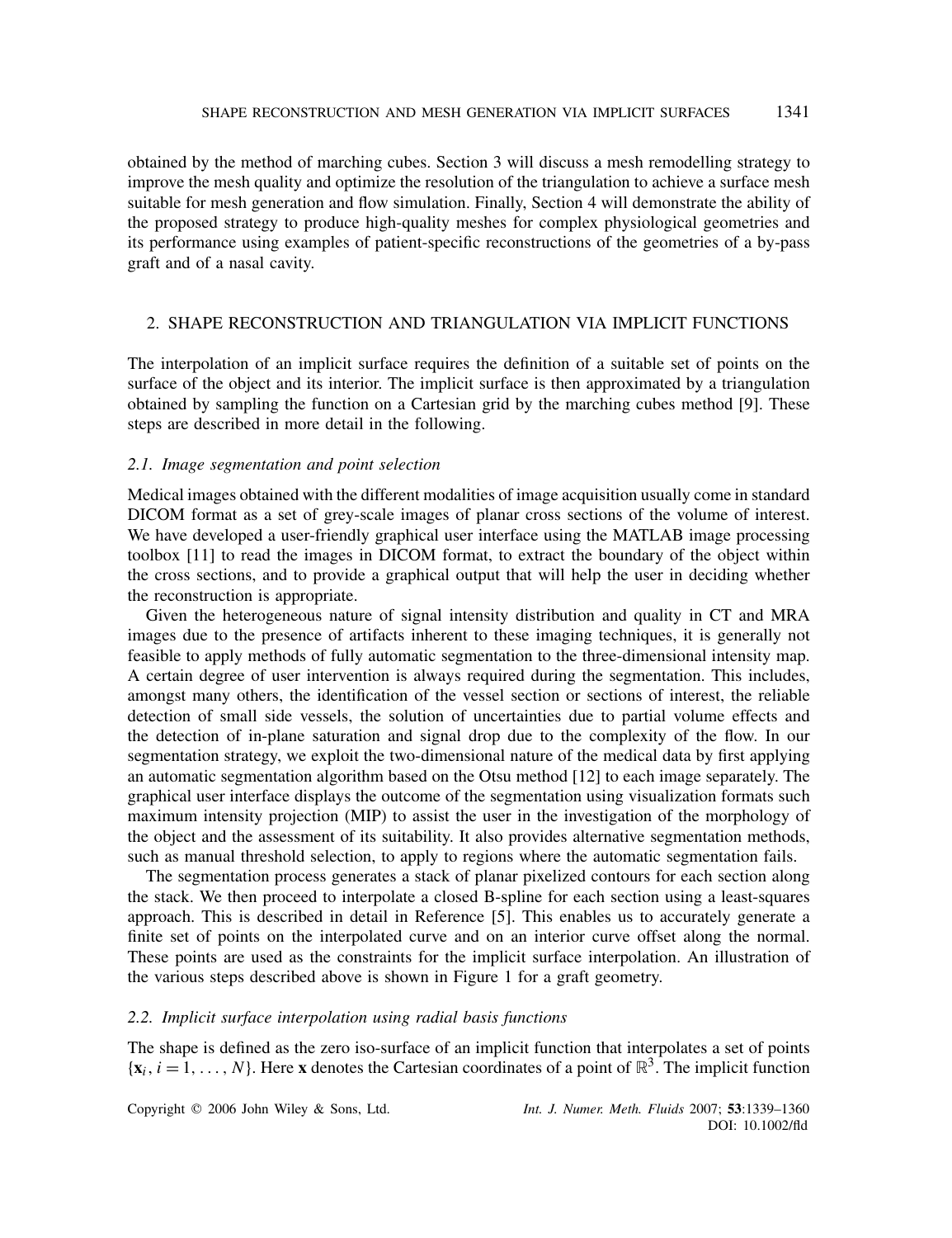

Figure 1. Image processing of a stack of planar sections of a graft: (a) the intensity map is cropped to show the geometry of interest; (b) the planar contours resulting from image segmentation are overlaid to a multiple MIP to help interpretation; and (c) the contours are evenly sampled to generate the interpolation points.

is written in terms of a family of RBF, see for instance References [7, 13], as

$$
f(\mathbf{x}) = p(\mathbf{x}) + \sum_{i=1}^{N} c_i \phi(r_i), \quad r_i = \|\mathbf{x} - \mathbf{x}_i\|
$$
 (1)

where  $\|\cdot\|$  denotes the Euclidean norm,  $p(\mathbf{x})$  is a polynomial of low degree,  $\phi(r_i)$  denotes the radial function centred at the point  $\mathbf{x}_i$  and  $c_i$  is a constant coefficient. The presence of the polynomial  $p(\mathbf{x})$  is required to ensure the well-posedness of the interpolation problem for degenerate cases such as, for instance, a set of interpolation points located on a plane. According to References  $[4, 6]$ ,  $p(\mathbf{x})$  can be safely omitted for the interpolation of general three-dimensional shapes as long as a sufficiently large set of interpolation points is used, say *N>*10. In what follows, and without loss of generality, we will assume  $p(\mathbf{x}) = 0$ .

The coefficients  $c_i$  are calculated so that a set of interpolation conditions of the form  $f(\mathbf{x}_i) = d_j$ ,  $j = 1, \ldots, N$  are satisfied. This leads to a linear system of equations of the form

$$
A \mathbf{c} = \mathbf{d} \tag{2}
$$

where *A* is a symmetric  $N \times N$  matrix with components  $A_{ij} = \phi(||\mathbf{x}_i - \mathbf{x}_j||)$ ,  $\mathbf{c} = [c_1, \dots, c_N]^T$  is the unknown vector of coefficients and  $\mathbf{d} = [d_1, \ldots, d_N]^T$ . The interpolated surface is arbitrarily taken to be the zero iso-contour of the implicit function, i.e. we set  $f(\mathbf{x}_i) = 0$  if  $\mathbf{x}_i$  is on the surface.

This system (2) has a solution if *A* is non-singular and a non-trivial solution may be obtained only if  $d \neq 0$ . This requires that, at least, one interpolation point must lay away from the iso-surface. These points are often referred to as *offset points*. In our implementation an offset point is generated, for each interpolation point, at a prescribed distance from the interpolation point along the normal to the contour on the plane of the image as depicted in Figure 2. A constant value of  $d_i$ , typically  $d_i = -1$ , is used at the offset points. The sign is taken to be negative so that the condition  $f(\mathbf{x}) > 0$  identifies those points on the outside of the surface.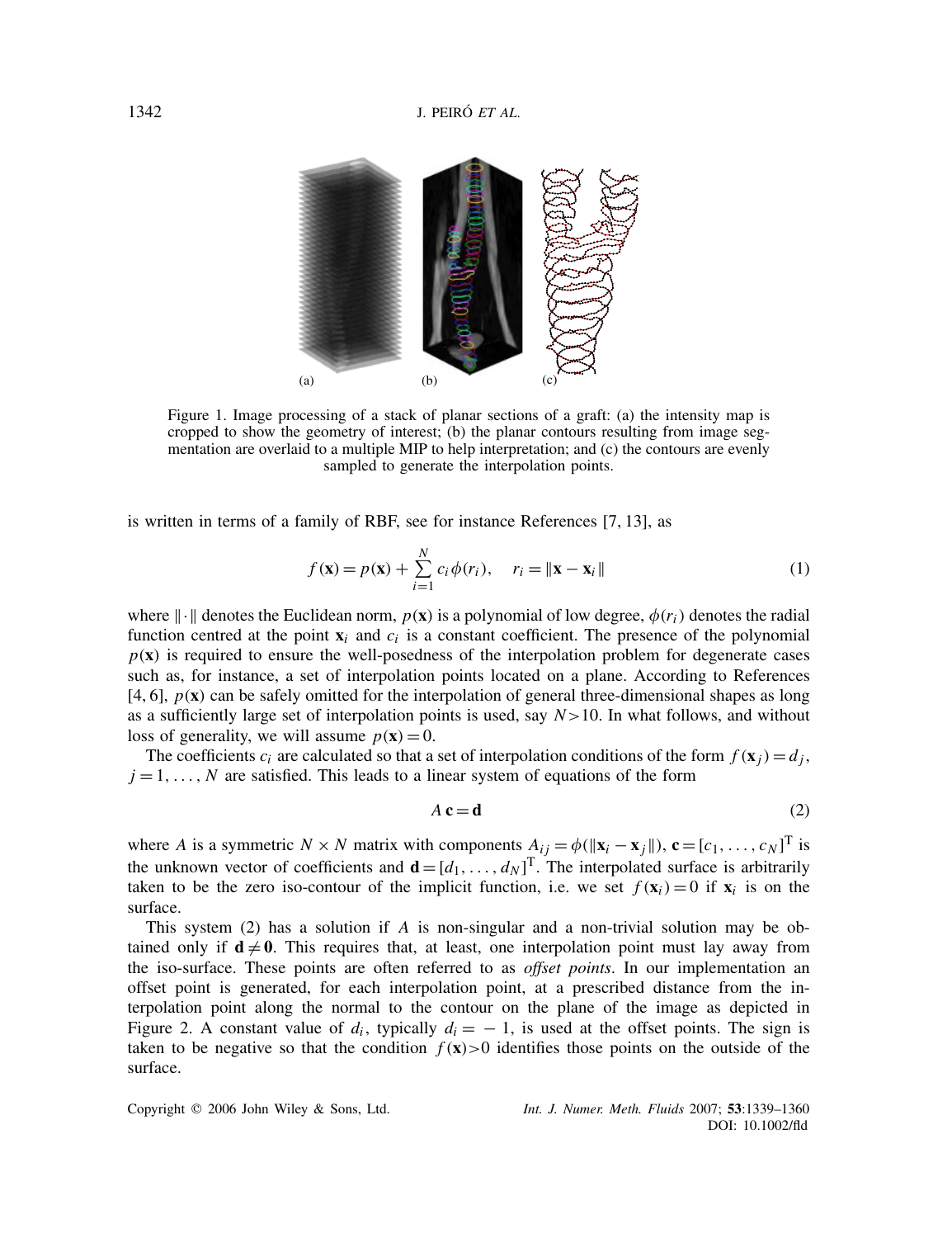

Figure 2. Generation of the offset points. An offset point *Q* is generated along the normal to the planar contour at the corresponding interpolation point *P*.

There is considerable freedom in the choice of the function  $\phi(r)$  to be used in Equation (1) [7]. Possible choices of RBF are

$$
\phi(r) = \begin{cases}\nr & \text{linear} \\
(r^2 + C^2)^{1/2} & C > 0 \\
r^3 & \text{cubic} \\
\exp(-Cr^2) & C > 0 \\
(r^2 + C^2)^{-1/2} & C > 0\n\end{cases}
$$
\n(3)

The matrix *A* is non-singular if  $N \ge 2$  and  $\mathbf{x}_i \neq \mathbf{x}_j$  if  $i \neq j$ , but it is full and badly conditioned in general [7, 13] with the condition number rapidly degrading as the size of the data set increases.

The solution of small data sets  $(N<1000)$  can be performed using direct methods such as LU decomposition. The memory requirements for these methods is of order  $N^2$  whilst the computational cost grows like  $N^3$ . This means that to deal with larger data sets, and data sets with  $5000 < N < 15000$  are common place in medical reconstructions, we have to resort to the use of iterative methods. Since, depending on the choice of RBF, the matrix is not always positive definite, we have used a matrix-free implementation of the GMRES algorithm [14, 15] which combines good convergence rates with memory requirements of the order of *N*.

The condition number of the matrix *A* determines the convergence rate of the iteration and depends on the distribution of the surface constraints and the choice of RBF. The numerical stability of the system is enhanced if a homogeneous constraints distribution is used [16]. It is therefore beneficial to generate an equispaced set of points along the contours whenever possible to improve the GMRES convergence.

The selection of the RBF is a trade-off within the, sometimes conflicting, requirements of achieving a fairly smooth shape reconstruction and good convergence rates. Amongst the possibilities given in Equation (3) we favour the use of either the cubic or linear RBF. The use of cubic RBF leads to a smoother surface, but, on the other hand, linear RBF produce better convergence rates. The choice between the two depends on the resolution and quality of the medical images.

We have also considered two other approaches to ameliorate the convergence properties. The first method is an implementation of the preconditioner based on the domain decomposition method (DDM) proposed in Reference [17]. It has been especially designed to be fully automatic. The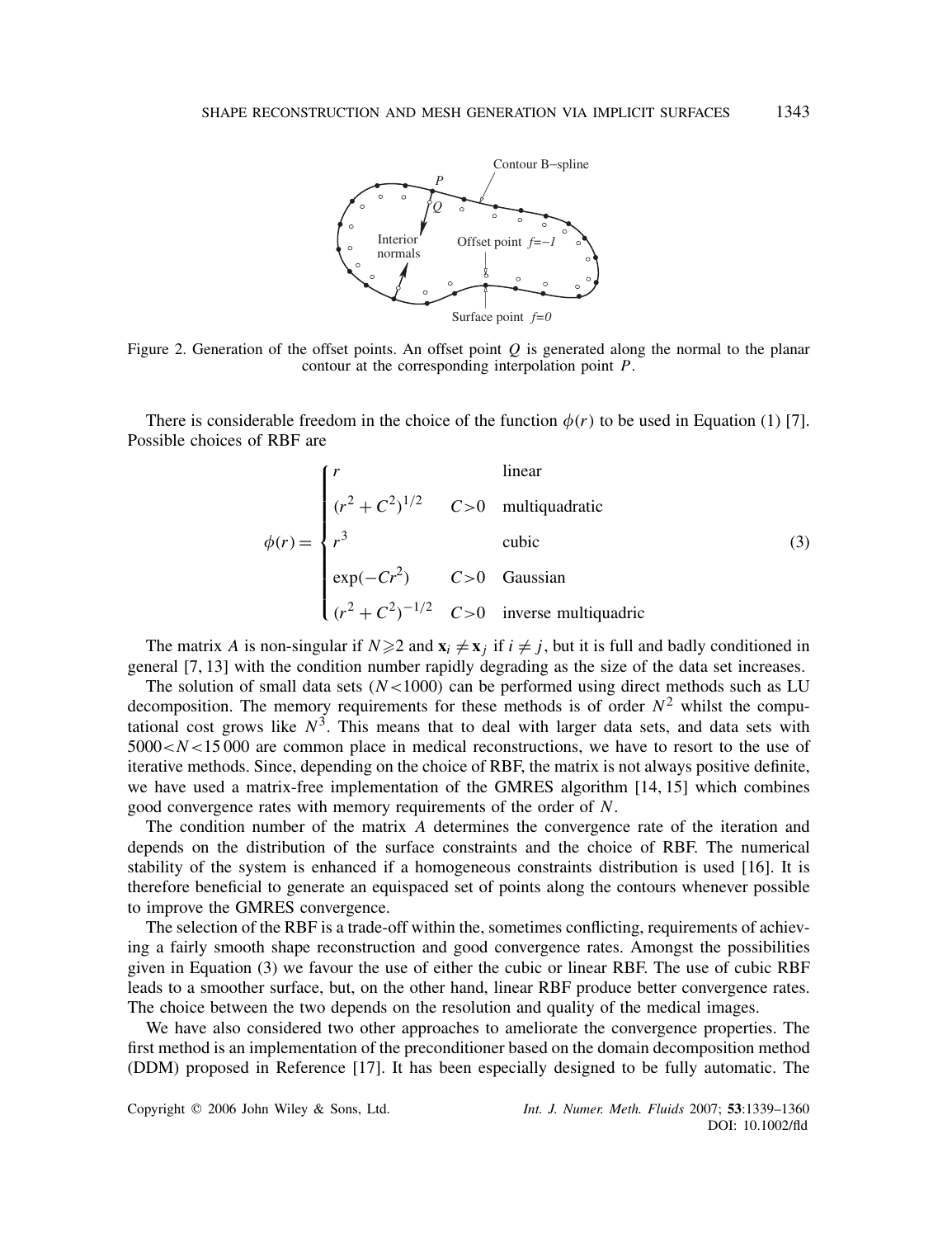#### 1344 J. PEIRO´ *ET AL*.



Figure 3. Comparison of the performance of the proposed techniques for improving the condition of the matrix of the implicit function interpolation.

second approach is a regularization technique. Here a parameter  $\rho_i \neq 0$ ,  $i = 1, \ldots, N$  replaces the zero diagonal element of the matrix *A*. This acts as a noise reduction factor and shifts the balance between strict satisfaction of the interpolation constraints and the smoothness of the surface. Following analysis of the bounds of the RBF coefficients for several data sets, we found that taking the value of  $\rho_i$  to be smaller than the pixel accuracy for surface points and using  $\rho_i \geq 2$ for the offset points improves the convergence rate without significantly degrading the accuracy of the surface interpolation. Figure 3 shows a comparison of observed convergence rates. The computations were performed on a 1.9 Gflops Pentium IV processor with 1 Gbyte of memory. Thus far regularization and DDM have been studied separately. The analysis of the stability of a solver implementing both the techniques is under investigation.

## *2.3. Surface triangulation via marching cubes*

For rapid visualization, the surface can be extracted using an implicit ray-tracer or other fast methods of surface extraction. In our case, the triangulation that approximates the iso-surface is obtained using the method of marching cubes originally proposed in Reference [9]. The marching cubes technique subdivides a box containing the iso-surface into a regular lattice of small cubes or voxels. The size of the cubes used is typically of the order of the pixel size in the medical images. The implicit function is evaluated at the vertices of the cubes. If the value of *f* at the vertices changes sign, the implicit surface crosses the cube. The intersection points of the surface with the sides of the cubes are calculated and a polygonal approximation reconstructed locally for each cube. The union of all polygons thus found forms a polygonal surface that approximates the analytical one.

The evaluation of the implicit function on a pre-defined set of voxels is very expensive as it requires  $O(N^3)$  calculations where N is the number of vertices in the grid. A more efficient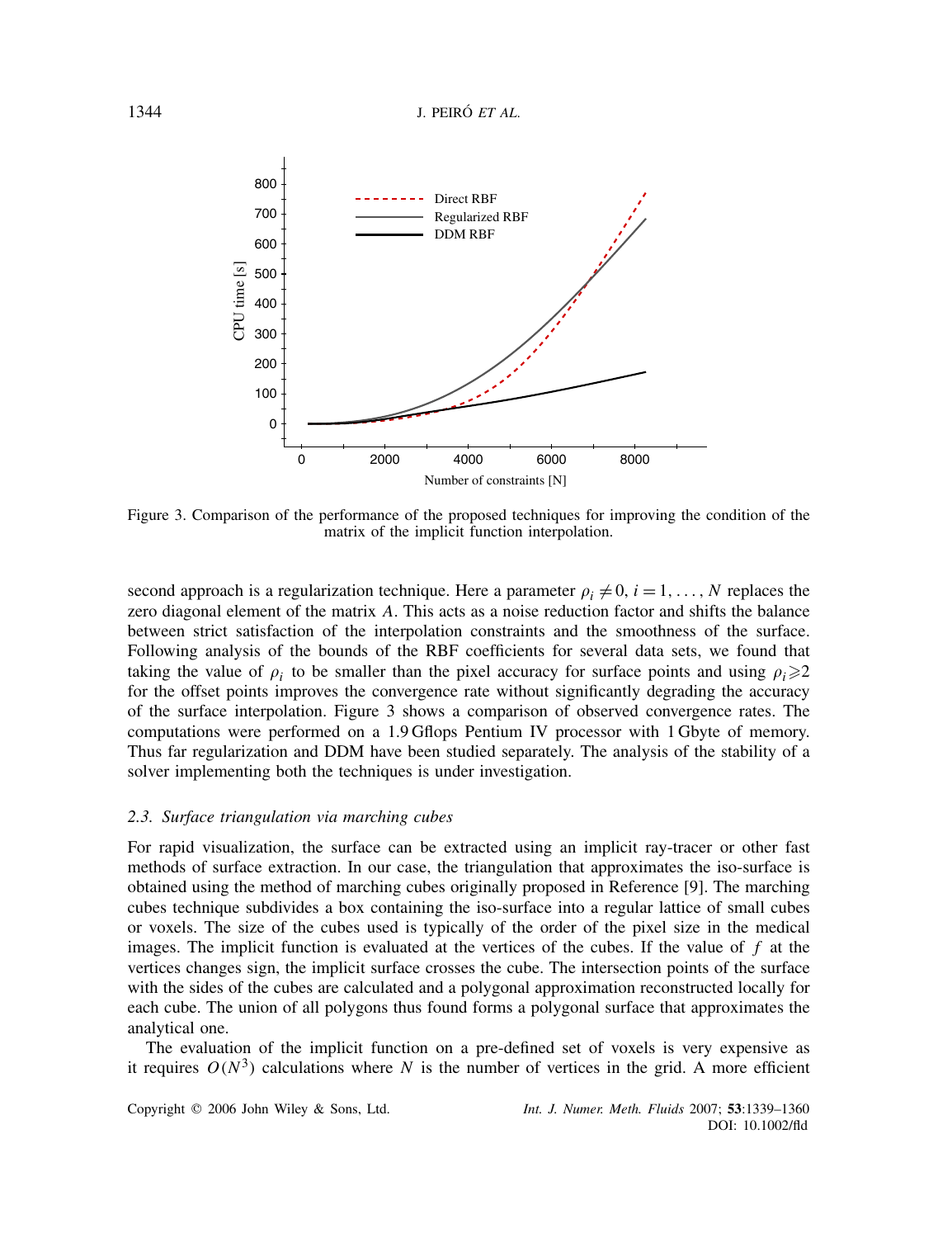

Figure 4. Surface reconstruction of a dumbbell: (a) representation as an iso-surface of the implicit function evaluated in a lattice of voxels (only the lattice's boundary is shown); (b) marching cubes triangulation; and (c) enlargement near the blending surface.

implementation of the algorithm has been proposed in References [6, 8]. This is a continuation method that, starting from a point on the surface, searches the neighbour voxels to the surface point and creates polygons within each cube intersected by the surface. The process is repeated for each new surface point found and, eventually, covers the entire iso-surface defined by the implicit function. An optimal efficiency of the algorithm is obtained by adopting a fast space search based on an octree data structure.

The surface triangulations produced by the various implementations of the marching cubes algorithm are appropriate for surface visualization but their quality is often unsuitable for computational fluid dynamics (CFD) simulations because they might not be watertight or contain very badly distorted elements.

Here we use the freeware  $C++$  implementation [18] of the marching cubes algorithm proposed by Bloomenthal in Reference [8]. The processing speed of this algorithm is satisfactory and it produces watertight triangulations if a suitable resolution for the interpolation grid is chosen. This requires a grid size of the order of 4 pixels or smaller. This is verified through a simple consistency check based on the well-known Euler's formula for polyhedra [19] as follows. The number of vertices, *V*, and triangles, *T* , in a triangulation of a single closed compact surface which is topologically equivalent to a sphere with *n* handles  $(n = 0, 1, 2, ...)$  should satisfy the relation  $2V - T = 4(1 - n)$ . The parameter *n* is sometimes referred to as the genus of the surface and it is a topological invariant. In the examples considered here we have always  $n = 0$ . This is, of course, only a necessary condition for the triangulation to be watertight and it is used to discard those triangulations that do not satisfy it. More pathological cases of invalid triangulations are identified by visual inspection, through a calculation of the volume as an integral over the triangulation as described in Reference [20] or, ultimately, by means of geometrical consistency checks during the generation of a tetrahedral volume mesh.

The presence of badly shaped elements is inherent to triangulations produced by the marching cubes method. Since distorted elements often degrade the accuracy of CFD simulations, the quality of the triangulation must be improved before it can be used to generate a volume mesh suitable for CFD.

Figure 4 shows an example of the surface reconstruction of a geometric dumbbell configuration formed by two spheres connected by a smooth blending surface of variable curvature. The implicit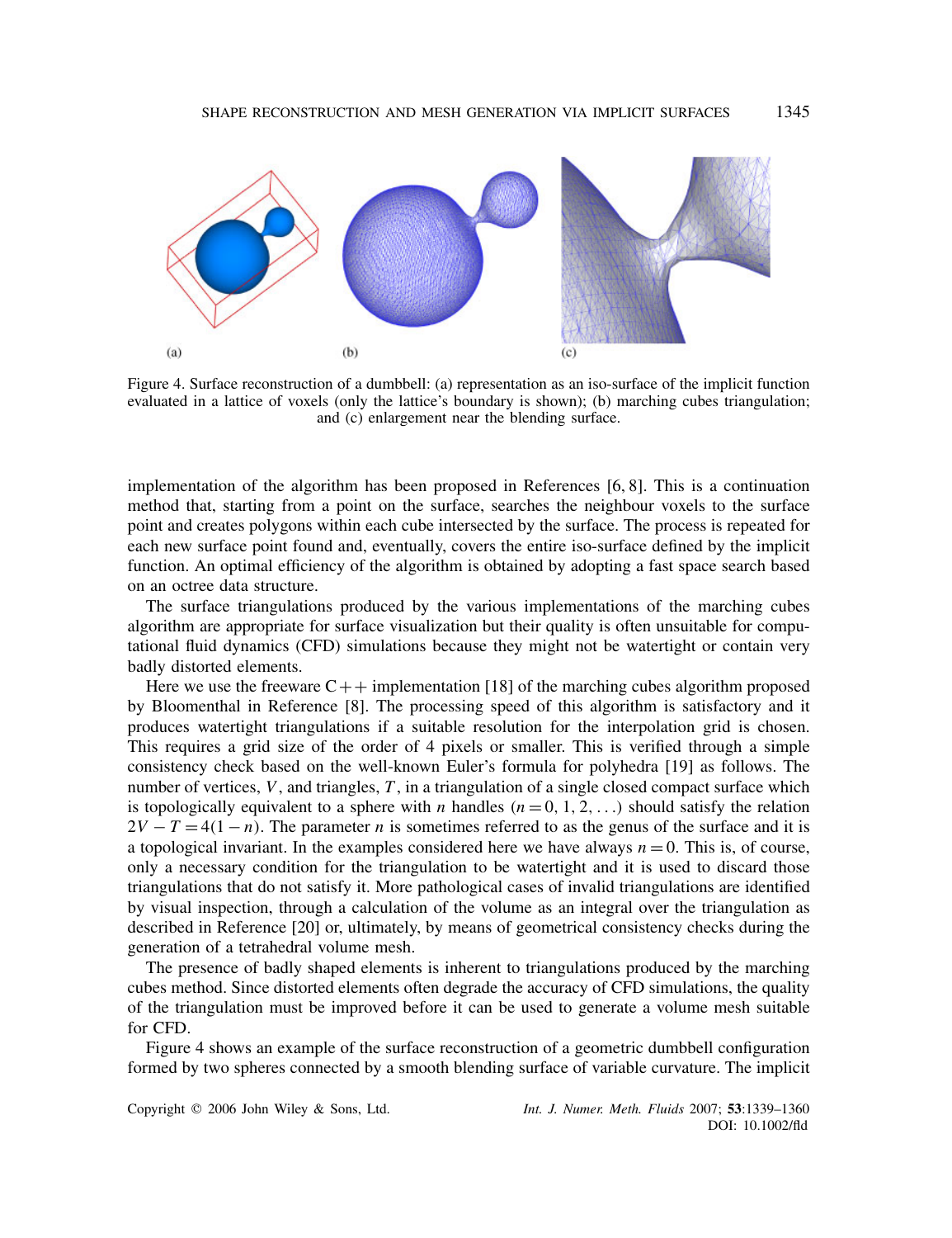surface is shown in Figure 4(a). Figures 4(b) and (c) depict the marching cubes triangulation and an enlargement near the blending region, respectively. The triangulation contains 47 148 triangles. This example will be used to illustrate the performance of the mesh optimization techniques to be discussed in the next section. The assessment of its quality will be postponed to a later section since we must define a suitable measure of mesh quality first. This will be done in Section 3.3.

It should be noted that the interpolated implicit surface is closed. This means that the mesh generation for open surfaces will require an additional step to trim the unwanted parts of the interpolated surface. This post-processing step is relatively simple to perform and requires minimal user intervention.

#### 3. MESH OPTIMIZATION PROCEDURE

Starting from the triangulation produced by the method of marching cubes, we propose to apply a sequence of local operations that modify the topology and geometry of the triangulation to either improve its quality or to increase or decrease its resolution. The ultimate goal is to produce an optimal triangulation in terms of both mesh quality and surface representation.

To achieve this, we have employed well-established mesh modification techniques. Improvements in mesh quality are obtained by the use of mesh smoothing and side swapping. Control of mesh resolution is accomplished through mesh refinement via side or triangle splitting, or mesh derefinement via side collapsing. These techniques are used in combination with a curvature-based metric to define the desired distribution of mesh size on the surface.

The key to produce an efficient strategy for remodelling the initial mesh is to minimize the number of geometric interrogations to the implicit surface as the evaluation of the function and its derivatives is expensive and other operations often require the solution of a non-linear equation.

#### *3.1. Geometrical properties of the implicit surface*

The availability of an analytical definition of the surface as the zero iso-contour of an implicit function, i.e.  $f(\mathbf{x}) = 0$  in Equation (1), permits the exact evaluation of geometrical parameters that are required at the various steps of the optimization procedure. The derivation of the expressions for the main geometrical properties of implicit surfaces can be found in Reference [21]. Here we just include these expressions relevant to the mesh improvement methods to be described in later sections.

The normal **N** to the surface is given by

$$
\mathbf{N} = \frac{\nabla f}{\|\nabla f\|} \tag{4}
$$

The normal curvature  $\kappa$  at a point along a curve  $\mathbf{X}(s)$  on the surface parametrized in terms of the arc-length *s* is given by

$$
\kappa = \|\ddot{\mathbf{X}}\| = \frac{|\dot{\mathbf{X}}^{\mathrm{T}} \mathbf{H} \dot{\mathbf{X}}|}{\|\nabla f\|}
$$
(5)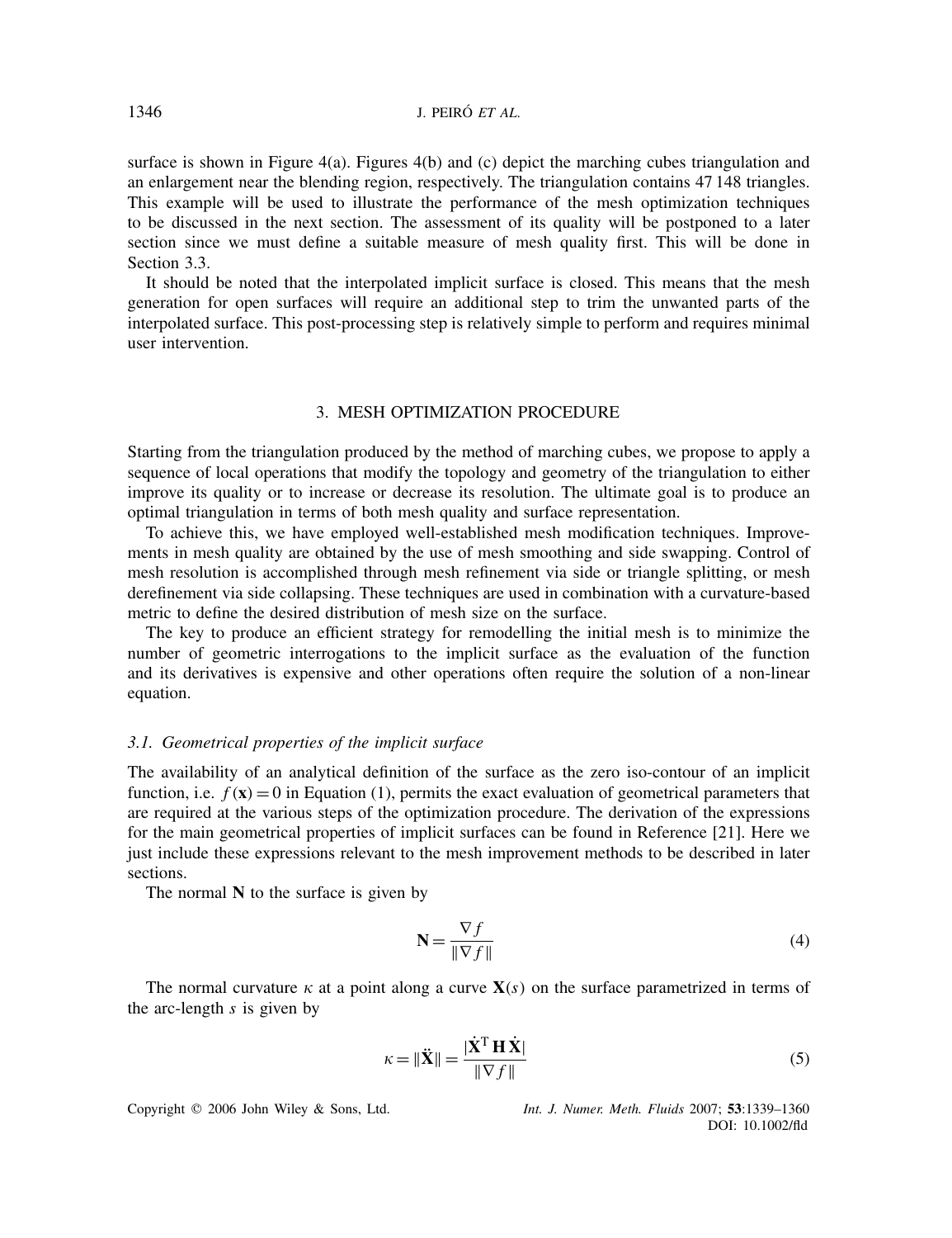where **H** denotes the Hessian of the function  $f$ , i.e. the  $3 \times 3$  matrix of second derivatives of  $f$ . The principal curvatures correspond to the maximum and minimum values of  $\kappa$ . Their calculation reduces to the problem of finding the eigenvalues and eigenvectors of the matrix

$$
\mathbf{G} = (\mathbf{I} - \mathbf{N}\mathbf{N}^{\mathrm{T}})\mathbf{H} \tag{6}
$$

The normal  $N$  is an eigenvector of  $G$ , the other two eigenvectors are the principal directions in the tangent plane and the principal curvatures are their corresponding eigenvalues.

The computation of the curvature in this manner is expensive. To reduce the number of evaluations required, an approximate expression of the curvature is obtained from the triangulation as proposed in Reference [22]. The approximate normal curvature,  $\hat{\kappa}$ , at a point  $\mathbf{x}_i$  of the triangulation is calculated as

$$
\hat{\kappa} \mathbf{N} = \frac{1}{4A} \sum_{j=1}^{N_i} (\cot \alpha_j + \cot \beta_j) (\mathbf{x}_i - \mathbf{x}_j)
$$
(7)

where the index *j* represents those vertices in the triangulation sharing a side with vertex  $i$ ,  $N_i$  is the number of the triangles sharing the vertex *i* and the sum of their areas is denoted by *A*. The angles  $\alpha_j$  and  $\beta_j$  are the two angles, opposite to the side *ij*, of the two triangles sharing it.

This expression is considerably cheaper to calculate than solving the eigenproblem for the matrix **G** given by (6) but it is not very accurate, especially for coarse triangulations. Here it is used only to identify these points where the curvature might be large, then the exact expression is employed only for these points.

#### *3.2. Projection of a point onto the implicit surface*

In the process of modifying the mesh towards improving its quality we will introduce points which are close to but not necessarily on the implicit surface. To project the newly generated points onto the surface we have adopted an algorithm proposed in Reference [21] which only requires gradient evaluations.

This procedure iteratively determines the projection of the point on the surface by first moving along the gradient of the implicit function *f* towards the tangent plane and then by locally approximating the surface  $f = 0$  by a tangent parabola in which the final point in the previous step is projected. These steps are sequentially applied until the projection along the normal is found. A more detailed description and a pseudo-code for the implementation of the algorithm is provided in Reference [21].

This algorithm will be employed to project points on implicit surfaces but it is also useful to assess how accurately the triangulation approximates the iso-contour  $f = 0$ . The algorithm is reasonably robust for as long as the point to be projected is not very far from the surface in the neighbourhood of concave regions of high curvature.

## *3.3. Assessment of mesh quality*

Various indices can be defined to indicate how good the quality of a triangle is. An overview of these is given in Reference [23]. The majority of them are based on the assumption that the best quality triangle is the equilateral. If the triangulation is generated to comply with a mesh metric, then the quality index must be computed in a suitable normalized space as described in References [20, 24]. In essence, the metric represents a mapping from the physical space to a normalized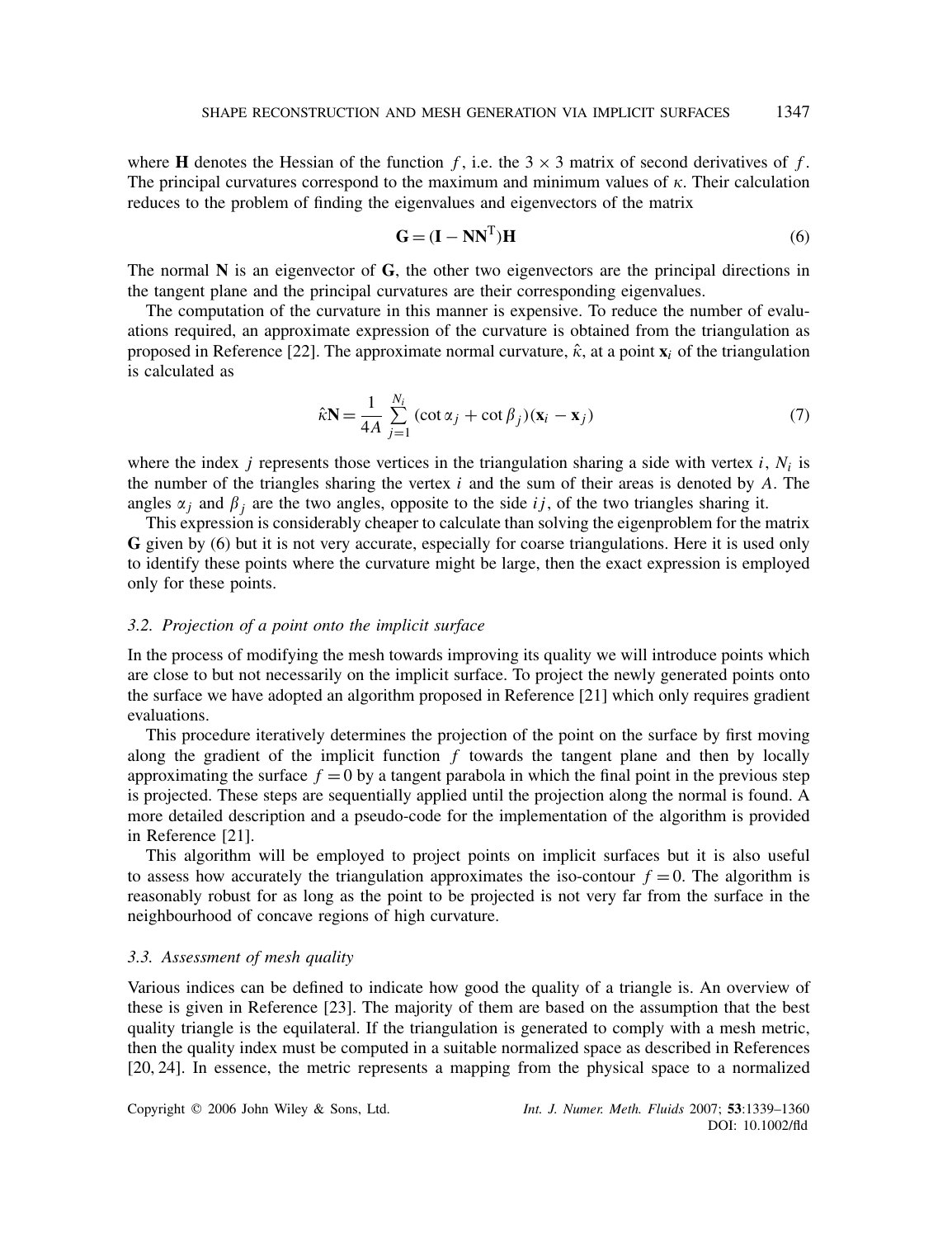1348 J. PEIRO´ *ET AL*.

space where the characteristic length of the transformed sides is approximately one. Here we have adopted a quality index, denoted by *Q*, of the form

$$
Q = \frac{2r}{R}, \quad 0 \le Q \le 1 \tag{8}
$$

where *R* and *r* denote the radii of the circumscribed and inscribed circles to the triangle, respectively. The index has been normalized so that  $Q = 1$  for an equilateral triangle. Values of  $Q$  close to zero indicate poor quality triangles with the limiting case  $Q = 0$  corresponding to a zero-area triangle.

The quality index *Q* can be simply evaluated as

$$
Q = \frac{8(p-a)(p-b)(p-c)}{abc}, \quad p = \frac{a+b+c}{2}
$$
 (9)

where *a*, *b* and *c* represent the lengths of the sides of the triangle.

## *3.4. Mesh smoothing*

To improve the quality of the triangulation we use the non-shrinking low-pass Laplacian filter proposed in Reference [25]. This proceeds in two steps. In the first step the coordinates  $\mathbf{x}_i$  of a vertex *i* on the surface triangulation are moved to a new position,  $\mathbf{x}_i^*$  given by

$$
\mathbf{x}_i^* = \mathbf{x}_i + \lambda \sum_{j=1}^{N_i} w_{ij} (\mathbf{x}_j - \mathbf{x}_i); \quad 0 < \lambda < 1
$$
 (10)

where  $N_i$  is the number of vertices in the triangulation connected with the vertex  $i$  and the weights  $w_{ij}$  are positive numbers that satisfy  $\sum_{j=1}^{N_i} w_{ij} = 1$ . Different weights can be used without altering the smoothing qualities of the algorithm. Here we have used constant weights. The application of the smoothing step (10) improves the quality of the triangulation but it moves the point towards the centre of mass of the triangles surrounding the point. As a result, it shrinks the convex regions of the surface.

A second anti-smoothing step is applied to compensate for the shrinkage of the surface. This is given by

$$
\mathbf{x}'_i = \mathbf{x}^*_i + \mu \sum_{j=1}^{N_i} w_{ij} (\mathbf{x}_j - \mathbf{x}_i); \quad \mu < -\lambda
$$
 (11)

The smoothing parameters  $\mu$  and  $\lambda$  are related by  $1/\mu = k - (1/\lambda)$  where  $k > 0$  is a measure of the bandwidth of the un-smoothed low frequencies [25].

The smoothing of the triangulation is achieved by an alternating sequence of a few smoothing and anti-smoothing steps followed by projection of the new points onto the implicit surface. The anti-smoothing step is not strictly required in this context but it improves the efficiency of the projection step by providing an initial guess which is closer to the surface. The amount of smoothing applied depends on the values of  $k$  and  $\lambda$  and the number of iterations. Here we have used  $k = 0.01$  and  $\lambda = 0.6$  and applied up to 20 smoothing iterations. Since there is no guarantee that the application of this smoothing technique will not generate badly distorted triangles, we do not move points that substantially diminish the quality of the new triangulation.

Figure 5 illustrates the effect of smoothing on the marching cubes triangulation of the dumbbell geometry shown in Figure 4(a). Figures 4(b) and (c) show frequency graphs of mesh quality for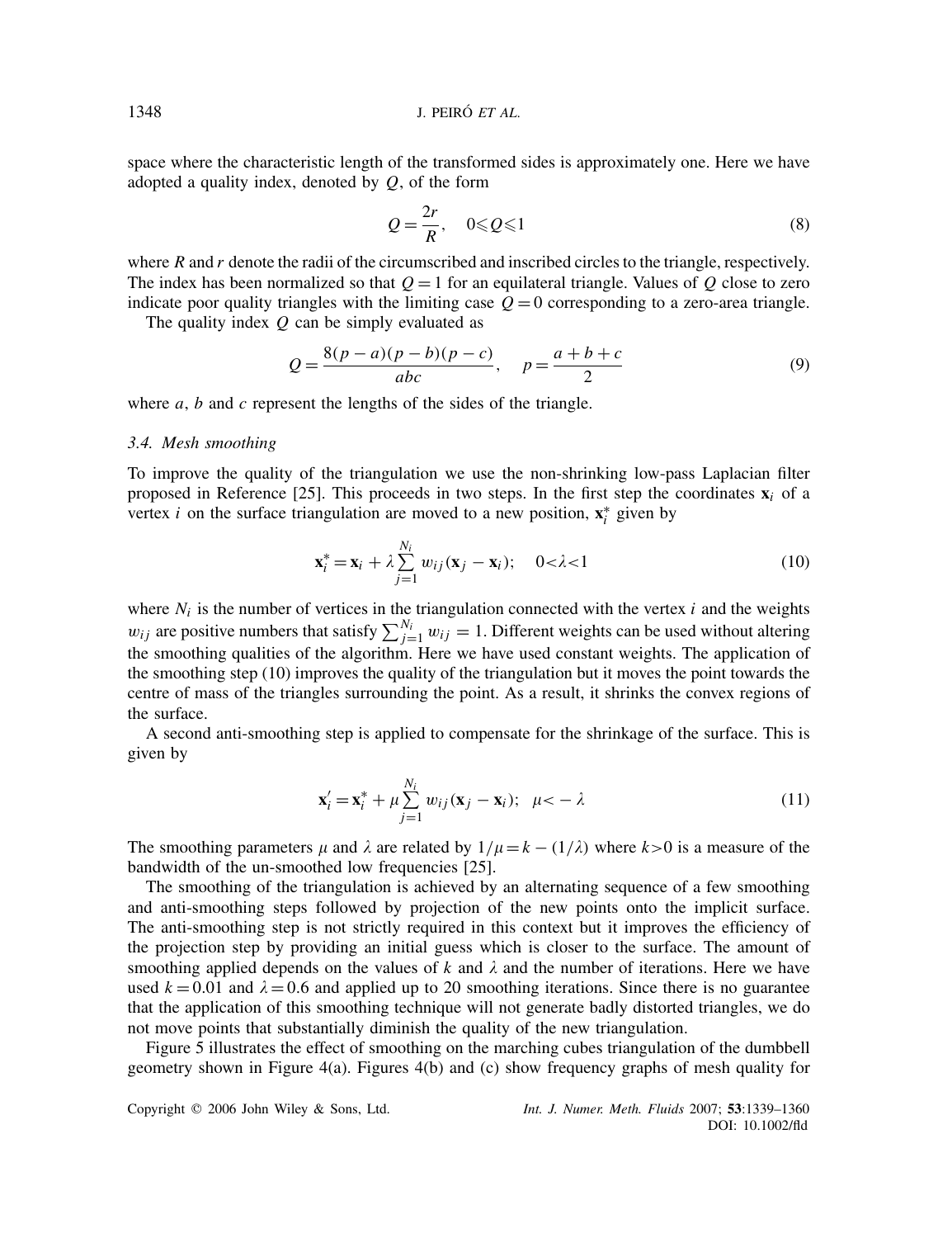

Figure 5. Smoothing applied to the marching cubes triangulation of the dumbbell geometry: (a) enlargement of the mesh near the neck; (b) mesh quality statistics for the marching cubes triangulation depicted in Figures 4(b) and (c); and (c) mesh quality statistics for the smoothed triangulation.



Figure 6. An illustration of the side swapping operation: (a) valid swap; and (b) invalid swap.

the marching cubes triangulation and the smoothed mesh respectively. It can be observed that the distribution of quality greatly improves after smoothing with most triangles having *Q>*0*.*2. A triangle can be considered to be of reasonably good quality if *Q>*0*.*5, therefore there is still room for improvement.

## *3.5. Side swapping*

This operation considers the quadrilateral formed by two adjacent triangles and substitutes the shared side by the other diagonal of the quadrilateral if it improves the mesh. This is illustrated in Figure 6(a). This operation could lead to an invalid new configuration if any of the angles adjacent to the common side is obtuse as shown in Figure 6(b). There are several strategies that could be adopted here to improve the mesh.

One possibility is to swap sides to achieve a regular distribution of sides per vertex. The criterion uses the concept of *degree* of a vertex defined as the number of sides that share it. Side swapping is performed if the new configuration is valid and it leads to a more even distribution of vertex degrees in the new configuration. This approach is particularly useful after refinement by triangle splitting which will be discussed in Section 3.8.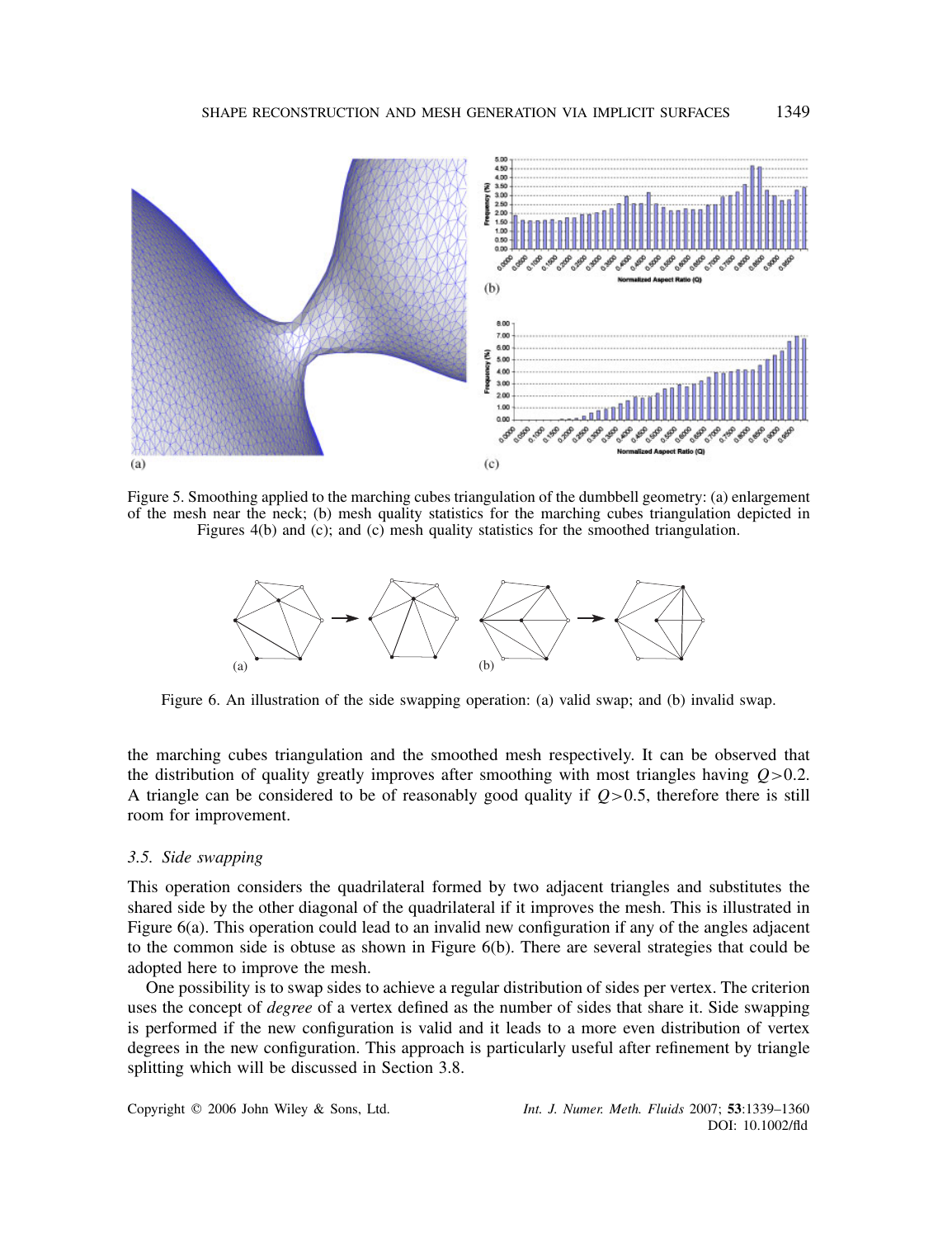

Figure 7. Swapping according to the mesh quality index *Q* applied to the smoothed triangulation of the dumbbell geometry: (a) enlargement near the neck; and (b) mesh quality statistics.



Figure 8. Approximation of the error  $\delta$  arising from a piecewise linear representation of the geometry.

Alternatively, we simply swap sides if this leads to a higher value of mesh quality evaluated using the quality index (8) for the new configuration. Figure 7(a) illustrates the effect of this type of swapping on the smoothed triangulation of the dumbbell geometry shown in Figure 5. The improvement on the mesh quality is evident from the frequency graph of *Q* that shows a clear shift towards higher values of *Q*. Most of the triangles have a mesh quality index *Q>*0*.*6, a considerable improvement with respect to the previous mesh.

## *3.6. Curvature based mesh optimization*

An efficient mesh generation should improve the accuracy of the approximation of the implicit surface by ensuring that the mesh resolution matches the surface by using smaller elements in the regions of high curvature and larger elements where it is small.

Following Reference [24] we adopt a mesh metric to characterize the variation of triangle size and shape. The size *h* of an element in the mesh is selected to obtain a piecewise linear approximation that is sufficiently close to the curved surface according to some measure of the geometric error. Here we define this error as the ratio of the distance between the mesh and the surface,  $\delta$ , over the curvature radius  $\rho$ . This can be approximately calculated in the following manner. Considering a curve on the surface and following the notation of Figure 8, the curve is locally approximated by a circle of radius  $\rho$ , the radius of curvature. We assume that the mesh spacing can be represented by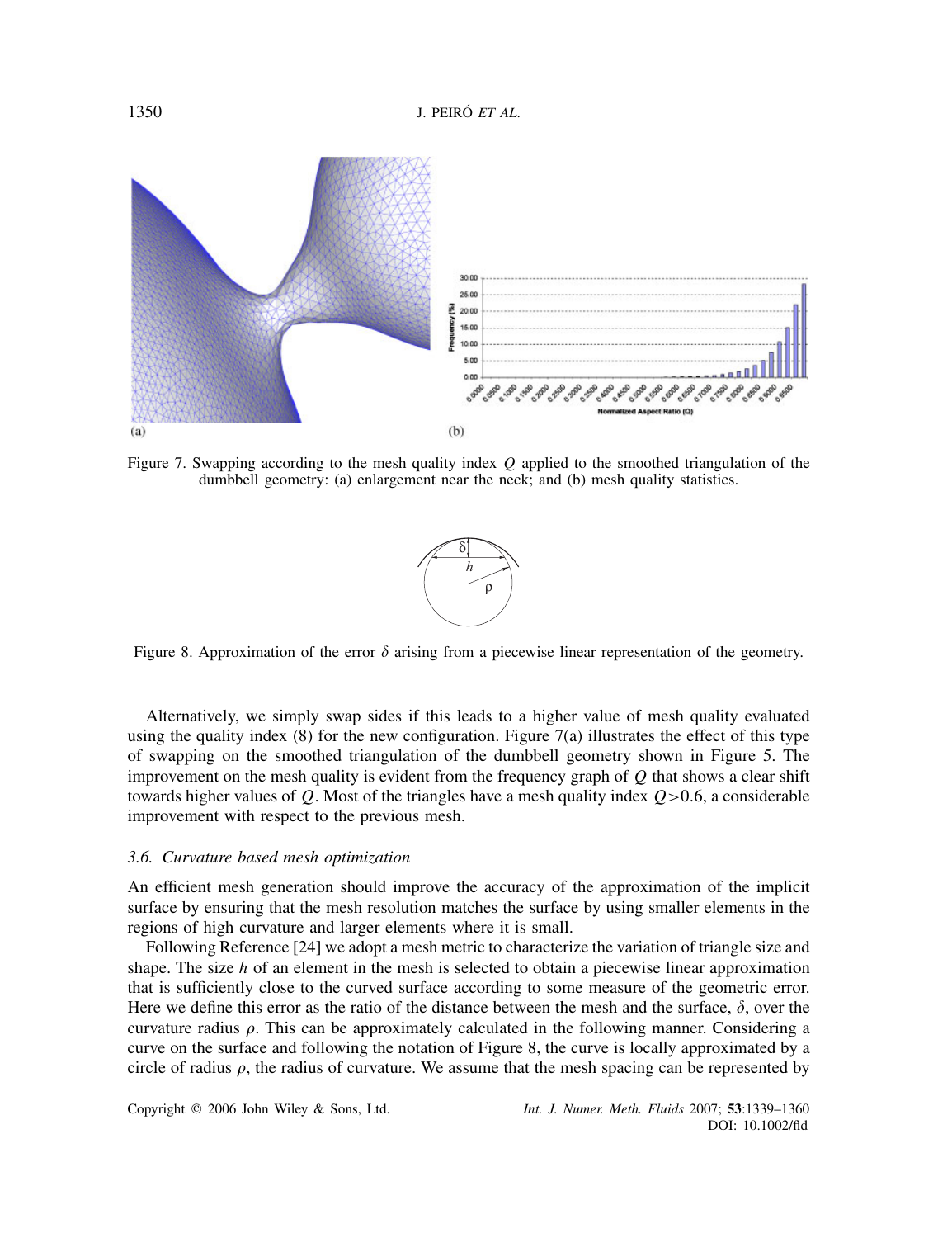a chord of length *h* in the circle. This allows us to evaluate  $\delta$  as

$$
\delta = \rho \left( 1 - \sqrt{1 - h^2 / 4\rho^2} \right) \tag{12}
$$

The mesh size *h* is selected by requiring that the geometric error satisfies  $\delta/\rho < \varepsilon$ , where  $\varepsilon$  is a user-defined threshold. As a guide, a value of  $\varepsilon = 0.01$  results in a division of a circle into 26 segments.

In the general case, we impose the same spacing restrictions along the principal directions  $\mathbf{d}_1$ and  $\mathbf{d}_2$  with radii of curvature  $\rho_1$  and  $\rho_2$ , respectively, by requiring that

$$
\frac{\delta_1}{\rho_1} < \varepsilon, \quad \frac{\delta_2}{\rho_2} < \varepsilon \tag{13}
$$

This means that the spacings  $h_1$  and  $h_2$  along the principal directions are given by

$$
h_1 < 2\rho_1 \sqrt{\varepsilon(2-\varepsilon)}, \quad h_2 < 2\rho_2 \sqrt{\varepsilon(2-\varepsilon)}
$$
\n(14)

The mesh metric can now be written as

$$
\mathbf{M} = \mathbf{D} \begin{bmatrix} \frac{1}{h_1^2} & 0 & 0 \\ 0 & \frac{1}{h_2^2} & 0 \\ 0 & 0 & v \end{bmatrix} \mathbf{D}^{\mathrm{T}}
$$
(15)

where the matrix **D** represents a rotation to the principal directions of the surface given by  $\mathbf{D} = [\mathbf{d}_1, \mathbf{d}_2, \mathbf{N}]$ . The entry v has no influence on the surface mesh but can be used to control the mesh spacing in the direction normal to the boundary. This permits to control the generation of three-dimensional meshes near the surface, an important aspect in modelling flow in boundary layers.

## *3.7. Mesh coarsening*

The reduction of the size of the mesh is accomplished by eliminating triangles through side collapsing. This operation selects a side of the triangulation if its normalized length, calculated according to the metric (15), is smaller than a user-specified value taken here to be 0.3. The side is collapsed onto a point and the two adjacent elements are then eliminated from the mesh. This is illustrated in Figure 9(a).

Collapsing the side to its midpoint might lead to a better mesh quality but requires the additional cost of using the point projection algorithm. Therefore, we have chosen alternatively to collapse the side to the end point that leads to a better mesh quality of the two. This approach however will not work as well as collapsing to the mid point if the meshes are very coarse.

The collapse of a side could potentially result in the creation of a mesh of much inferior quality or, worse, topologically invalid as illustrated in Figure 9(b). To avoid this we check the quality of the triangles surrounding the point representing the collapsed side and if the new configuration is invalid or the deterioration in quality with respect to the previous configuration is large, say the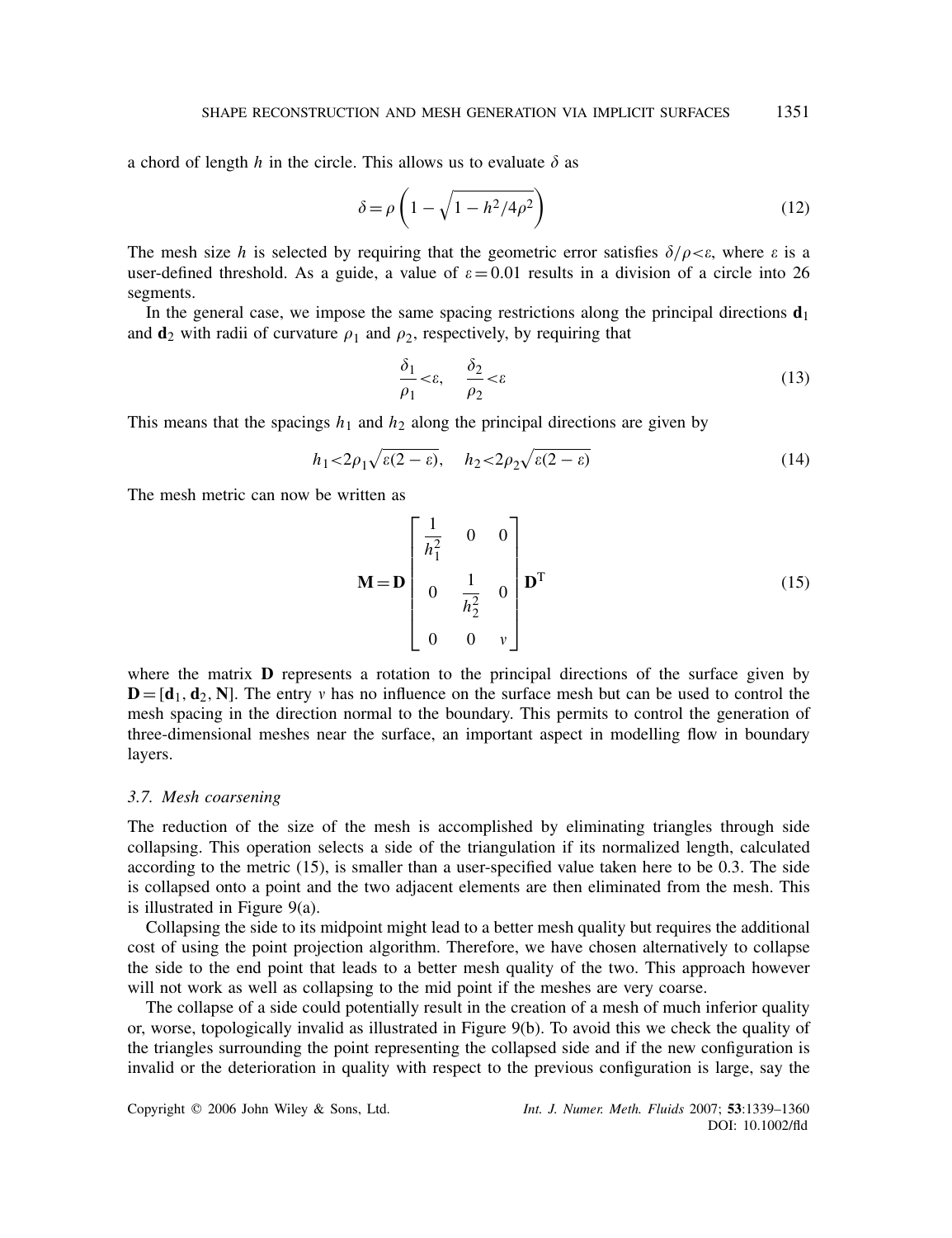

Figure 9. Side collapsing operation: (a) a valid side collapse; and (b) invalid side collapse where the triangle *ABC* appears twice (with opposite orientations) and also overlaps with triangle *ABD* in the transformed configuration.



Figure 10. Mesh coarsening: (a) enlargement of the mesh near the neck; and (b) mesh quality statistics.

new value is less than half the previous value, the operation is not performed for this side at this stage.

Figure 10 shows the effect of coarsening the mesh according to the curvature-based metric given by Equation (15). The starting mesh is the enhanced mesh depicted in Figure 7. The number of triangles has been decimated to only 720. The quality of the mesh is very good as shown in Figure 10(b) that presents the mesh quality statistics. The majority of triangles have a quality index  $Q > 0.6$ .

#### *3.8. Mesh refinement*

We have considered two alternative methods to increase the resolution of the mesh: side splitting or triangle splitting. In the side-splitting method an additional vertex is added at the midpoint of the side. The triangle-splitting method adds a new vertex at the centre of mass of the triangle. Splitting is performed if the normalized length of the side or the maximum side length of the triangle are larger than a user-specified threshold taken to be 1.5. These procedures are illustrated in Figure 11. The new vertex is then projected into the surface using the procedure described in Section 3.2.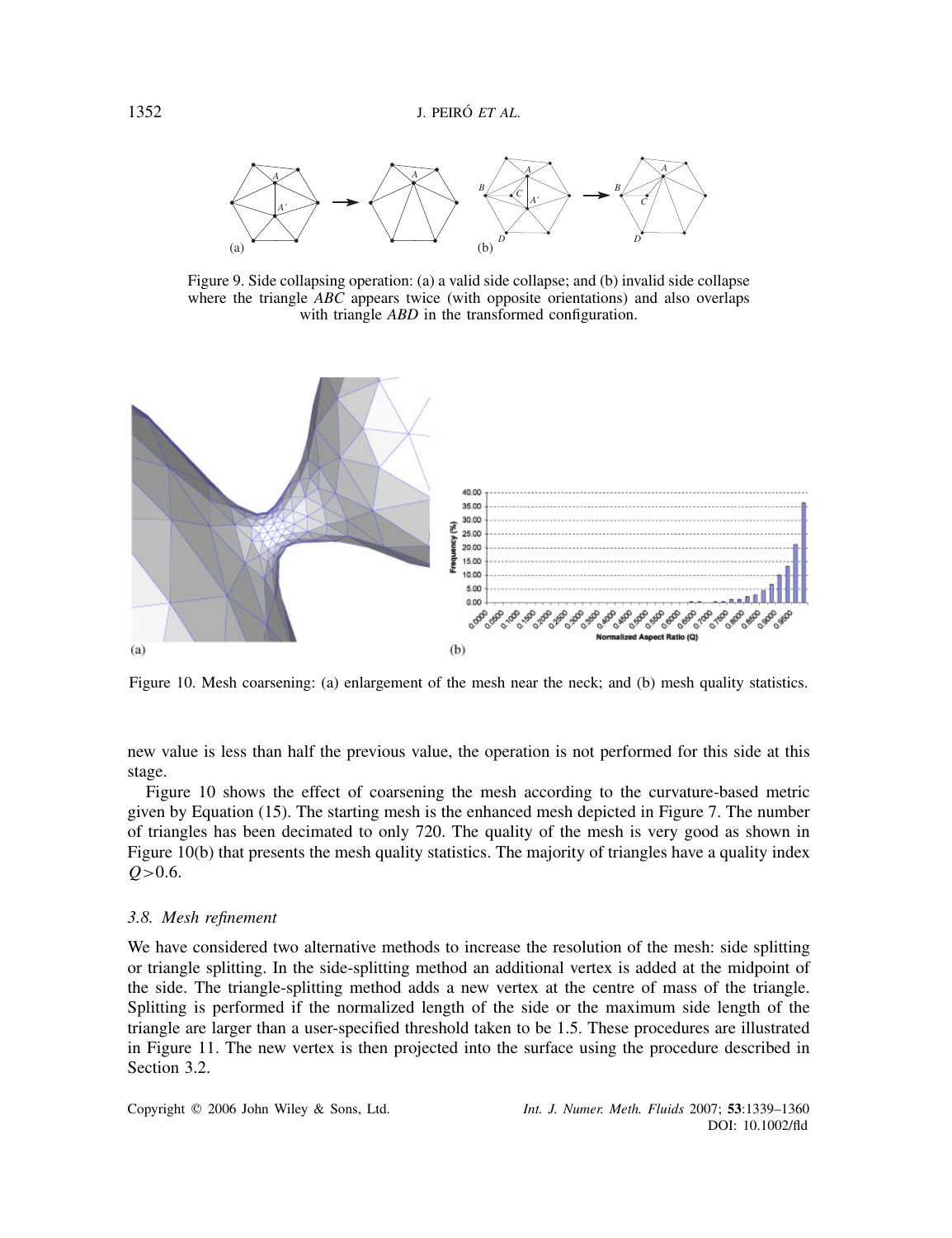

Figure 11. Mesh refinement: (a) side splitting; and (b) triangle splitting.



Figure 12. Mesh refinement: (a) enlargement of the mesh near the neck; and (b) mesh statistics.

The strategy of splitting triangles tends to generate fewer points but produces a better quality mesh after swapping and smoothing than the alternative side splitting. The only caveat is that, if coarsening is to be applied at a later stage, we must ensure that there are no vertices with degree equal to three to avoid the type of problems highlighted in Section 3.5. This problem can be ameliorated through swapping based on vertex degree. However, these techniques are not incompatible and both can be used at different stages of the mesh optimization cycle.

An illustration of the curvature-based refinement is given in Figure 12. Here the procedure has been applied to the coarse mesh depicted in Figure 10(a). The number of triangles was increased to 20 162 and the quality statistics are given in Figure 12(b). Again the quality is very good with most of the triangles having *Q>*0*.*7. It is interesting to observe, by comparison with the coarsening case, that it is easier to achieve a better distribution of mesh quality index with fine meshes.

#### 4. EXAMPLES OF APPLICATION

To demonstrate the ability of the techniques presented to handle complex geometries and to produce high-quality meshes, we consider the reconstruction of two different physiological geometries: a femoral by-pass graft acquired using MRA imaging and a nasal cavity acquired via a CT scan.

The strategy for generating the meshes for these examples is the following. The starting point is the marching cubes triangulation which is then processed through a pre-defined sequence of the previously described mesh modifications. This sequence starts with a step of mesh refinement or derefinement, as required, where all the points are created or deleted at once to produce a new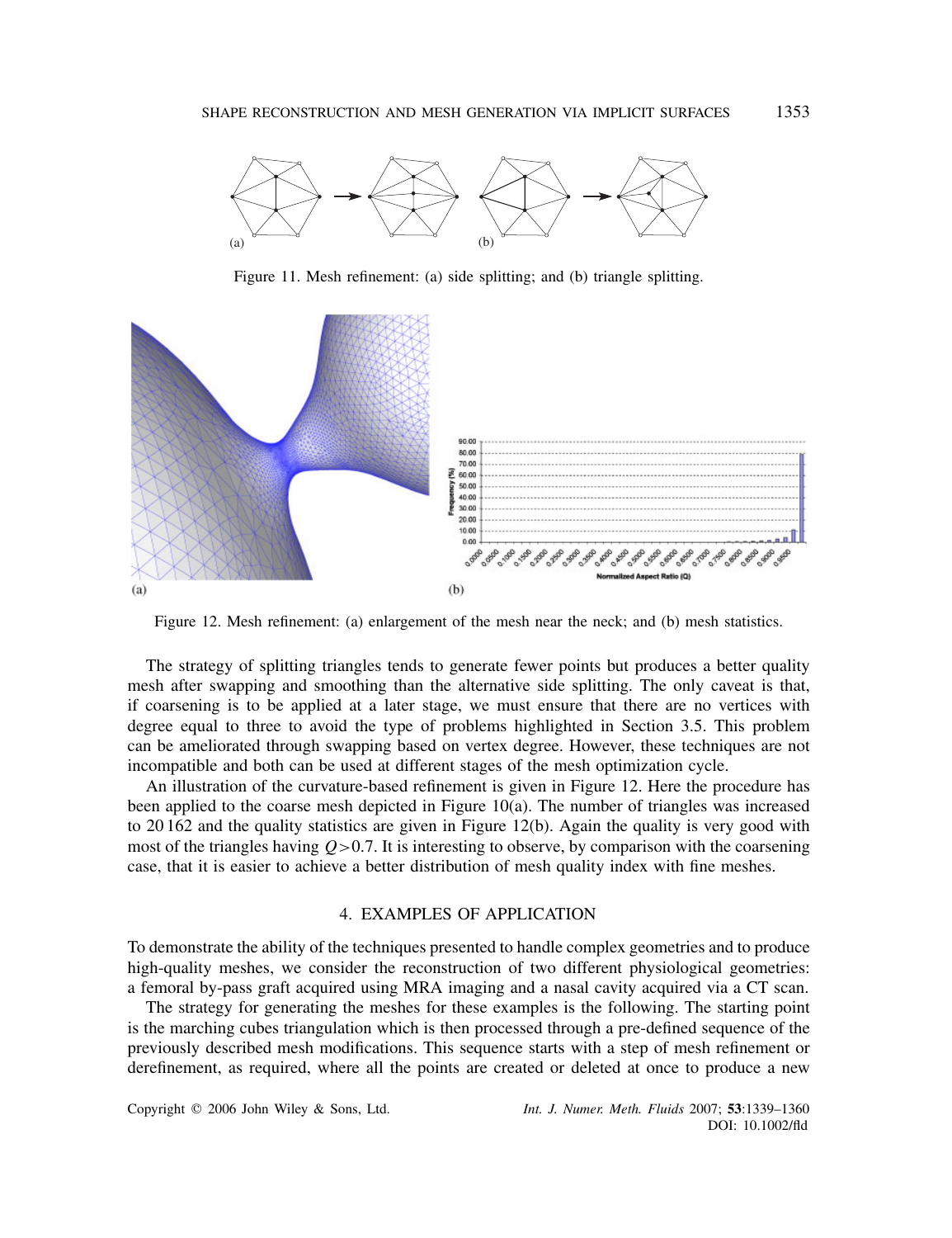mesh with the sought resolution. The quality of this mesh is improved by mesh smoothing (and projection onto the implicit surface). The smoothed mesh is then enhanced by side swapping. These two steps are repeated three times. The mesh modification process finishes with an additional mesh smoothing and projection step. For simplicity, the curvature-based metric used in these examples is taken to be isotropic, i.e. the spacing is the same in all directions and it is calculated from the minimum value of the radius of curvature.

# *4.1. Femoral by-pass graft*

Here we consider the reconstruction and mesh generation for the geometry of a by-pass graft applied to an occluded femoral artery. In this operation a vein of the patient is extracted and grafted to an occluded artery to allow blood to by-pass the occlusion. This is schematically represented in Figure 13(a). Figures 13(b)–(f) show some reconstructions of the distal anastomosis, in other



Figure 13. Femoral by-pass graft: (a) schematic representation of the by-pass operation and its location; and (b–f) examples of reconstruction of the distal anastomosis.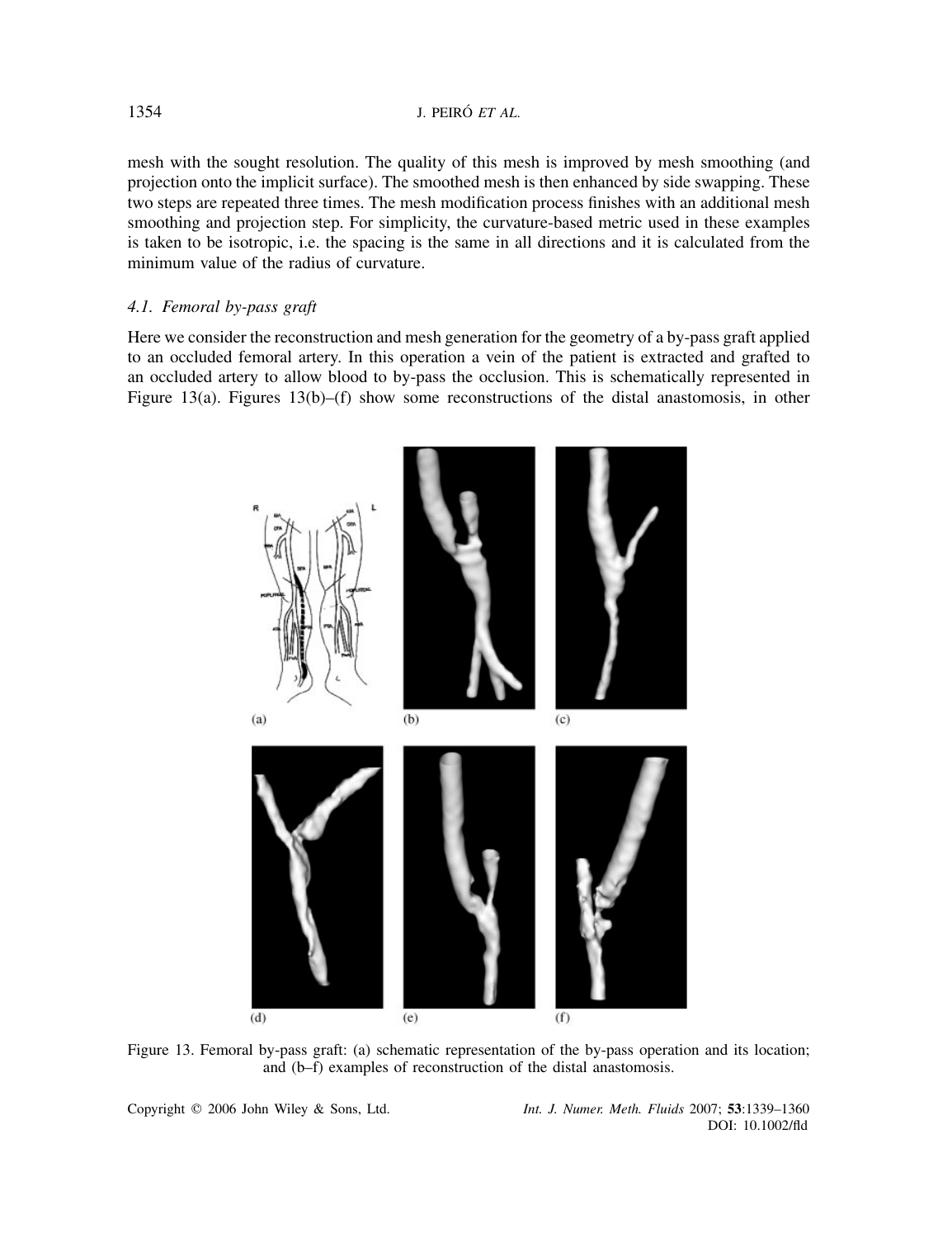

Figure 14. Femoral by-pass graft: (a) planar contours and interpolated implicit surface; and (b) an enlarged view, near the bifurcation, of the marching cubes triangulation.



Figure 15. Femoral by-pass graft: (a) contours of normal curvature; and (b) curvature-based triangulation.

words, the graft bifurcation close to the foot. It can be observed that the geometries vary widely in complexity and some of them also show significant variations in curvature. This surgical procedure has a high rate of failure due to myo-intimal hyperplasia, i.e. the deposition of fatty deposits in the smooth muscle of the artery, which is linked to the local flow dynamics.

Figure 14(a) shows the implicit surface reconstruction together with the contours used for its interpolation. The marching cubes triangulation, obtained by evaluation on a lattice where the voxel size is that of a pixel in the input images, is depicted in Figure 14(b). This mesh contains 144 768 triangles.

Figure 15(a) depicts the surface distribution of the normal curvature. The mesh modification procedure has been applied to obtain a mesh with 16 238 triangles, shown in Figure 15(b), that is adapted to this curvature distribution.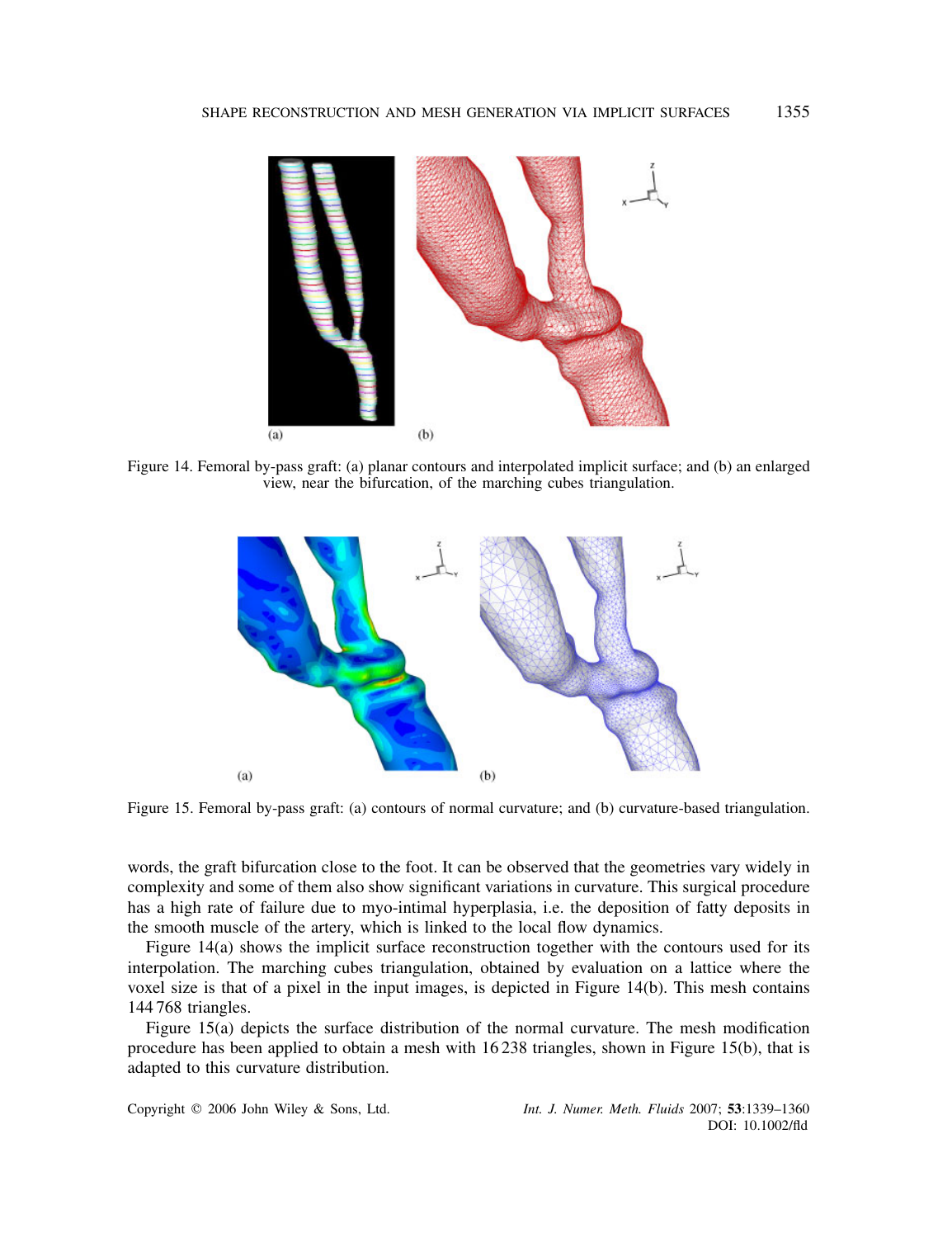

Figure 16. Comparison of mesh quality: (a) marching cubes mesh; and (b) optimal mesh.



Figure 17. Femoral by-pass graft: volume mesh represented by means of a sequence of planar triangular meshes that result from the intersection of the tetrahedral mesh with a equispaced sequence of planes perpendicular to the *z*-axis.

The quality of the initial marching cubes triangulation and that of the modified by the proposed method are compared in Figure 16. It shows that the quality of the initial mesh is not very good with an even distribution of values of *Q*. On the other hand, the frequency graph for the modified triangulation clearly shows a shift towards values of *Q>*0*.*6 which is an excellent distribution of mesh quality.

To further demonstrate the validity of the surface, a volume mesh containing 14 180 points and 59 091 tetrahedral elements was generated using the unstructured volume generator TGrid [26] and it is shown in Figure 17.

#### *4.2. Nasal cavity*

This example considers a model of the geometry of the nasal cavity as depicted in Figure 18(a). Here surface reconstruction and flow simulation could prove very useful in the planning of corrective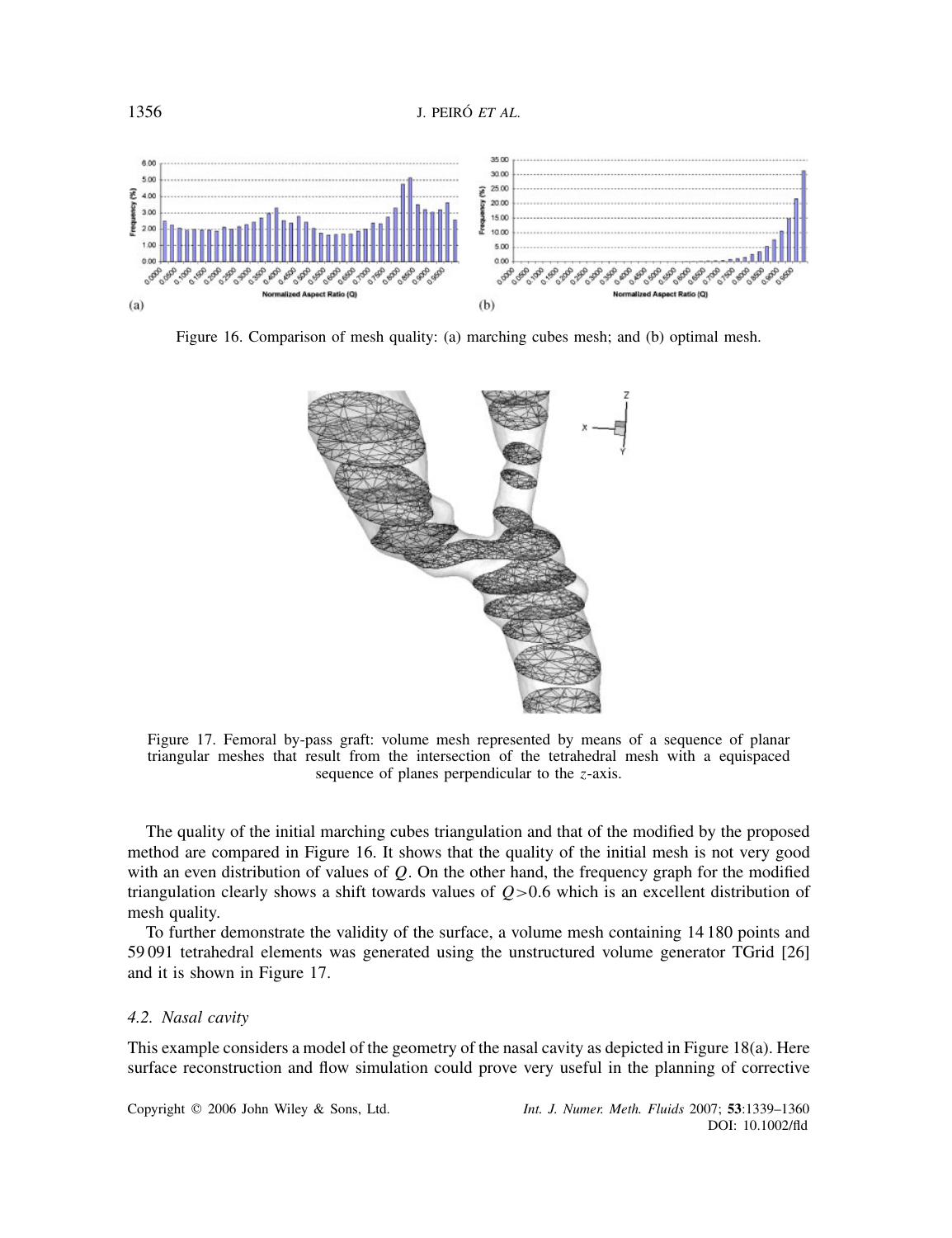

Figure 18. Nasal cavity: (a) schematic representation of the geometry of the nasal cavities and their location; and (b) planar contours and interpolated implicit surface for a left-side nasal cavity.



Figure 19. Nasal cavity: (a) marching cubes mesh obtained by evaluation of the implicit function on a uniform lattice; and (b) optimal mesh obtained using a curvature-based metric.

surgery for the nasal cavities. This is sometimes referred to as *virtual septoplasty*. The implicit surface representation and the contours used for interpolating it are depicted in Figure 18(b). It can be observed that the geometry of the cavity is very complex presenting significant variations in curvature throughout.

The initial triangulation was obtained using the method of marching cubes on a uniform lattice of voxels twice the size of the pixel in the input images. This triangulation contains 94 422 triangles and is shown in Figure 19(a). The triangulation obtained by mesh remodelling to adapt it to the curvature of the surface is depicted in Figure 19(b). This mesh has a total of 18 740 triangles and, as it can be noted even by a simple visual inspection, much better quality.

A quantitative assessment of the improvement on mesh quality is provided by the mesh statistics for both meshes shown in Figure 20. The result is consistent with that discussed in the previous example. The quality of the marching cubes triangulation is very bad, showing an almost uniform distribution of mesh quality index frequencies. The curvature adapted mesh shows a bias towards values of  $Q > 0.6$  thus indicating a very significant improvement in mesh quality.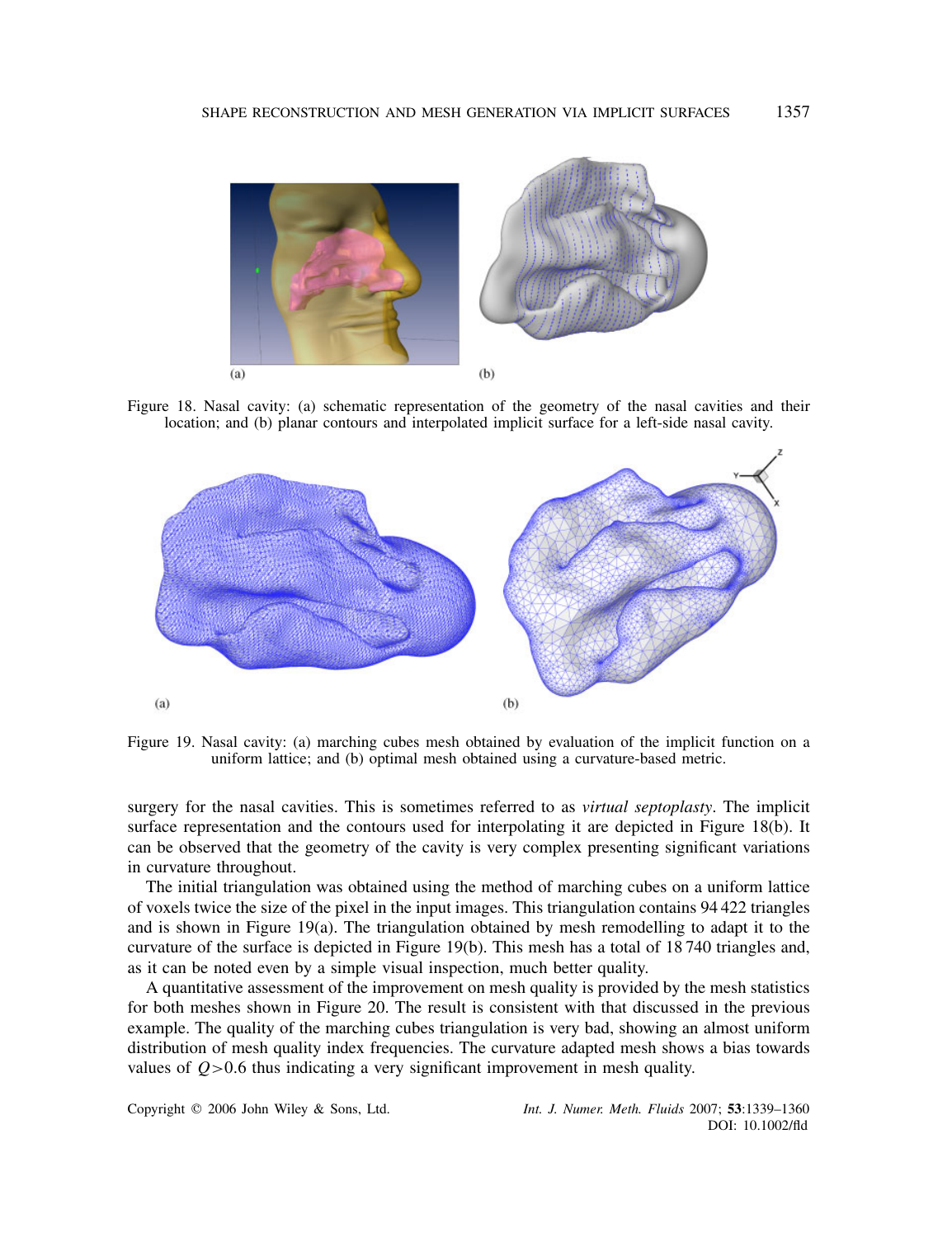

Figure 20. Comparison of mesh quality for the nasal cavity: (a) marching cubes triangulation; and (b) curvature-based triangulation.



Figure 21. Nasal cavity: volume mesh represented by means of a sequence of planar triangular meshes that result from the intersection of the tetrahedral mesh with a equispaced sequence of planes perpendicular to the *z*-axis.

The validity of the surface is again shown by the generation using TGrid [26] of a volume mesh containing 15 100 points and 59 831 tetrahedral elements which is shown in Figure 21.

#### *4.3. Assessment of the geometrical accuracy of the optimal triangulation*

The two optimal triangulations generated for the geometries of the by-pass graft and the nasal cavity examples presented in the previous sections have been obtained by specifying a target error  $\varepsilon$  = 0.01. They show that the optimization procedure causes a decimation of the elements with respect to the marching cubes triangulation, with an improvement of the overall mesh quality. To show that this has been achieved with little loss in spatial resolution we have assessed the spatial distribution of the geometric error  $\varepsilon = \delta/\rho$ . Its value has been calculated for all the sides of the triangulation by projecting the midpoint of the side onto the implicit surface to obtain the foot point, then the radius of curvature  $\rho$  is evaluated at the foot point and, finally, the distance to the surface  $\delta$  is taken to be the distance between the mid-side point and the foot point.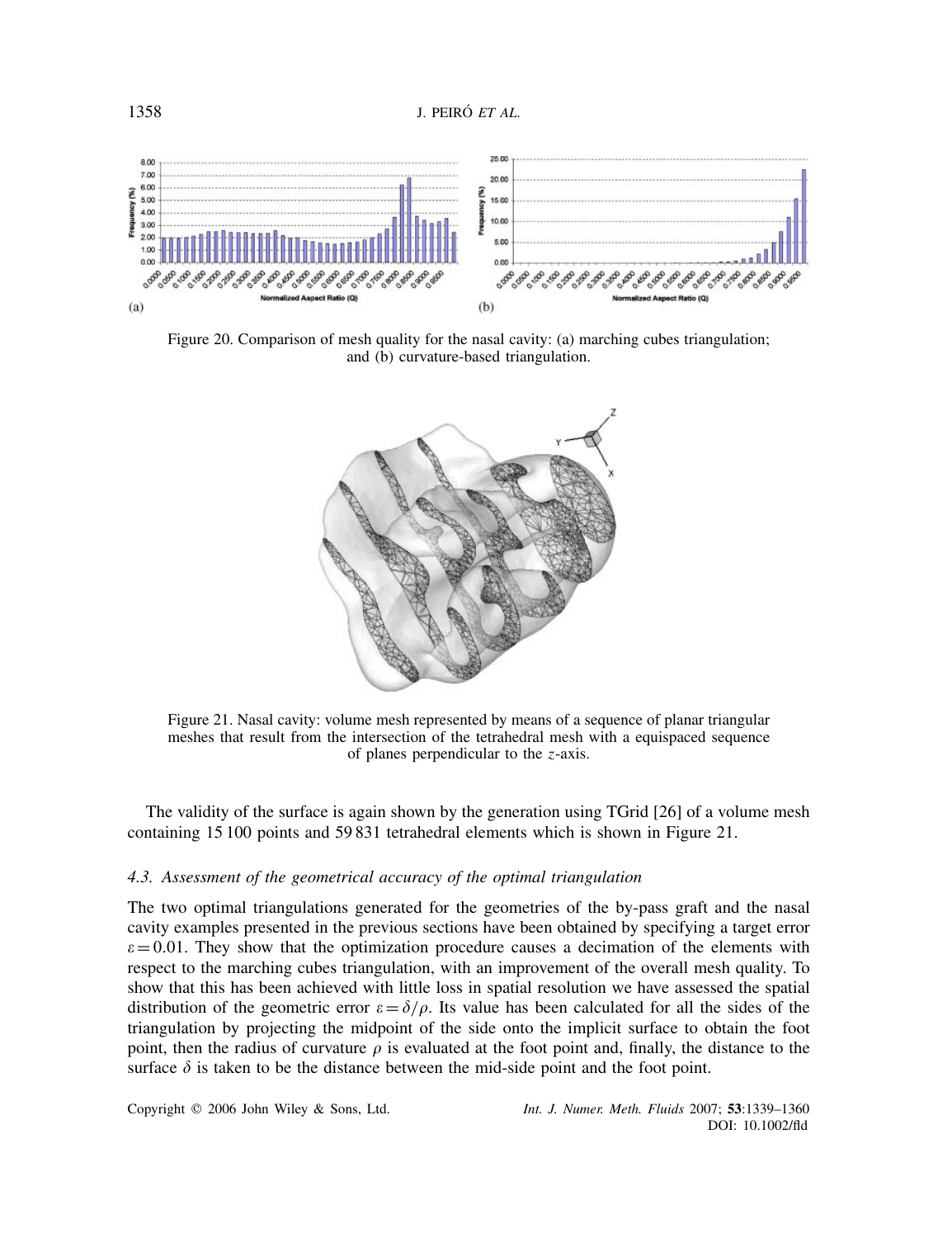

Figure 22. Frequency of geometric error  $\varepsilon = \delta/\rho$  for a target error  $\varepsilon = 0.01$ : (a) femoral by-pass graft; and (b) nose cavity.

Frequency plots of the geometric error are shown in Figures 22(a) and (b) for the graft by-pass and the nose cavity, respectively. They show that an error smaller than the target  $\varepsilon = 0.01$  has been achieved for the majority of triangles in the mesh, thus confirming our claims of improved quality with minimal loss of geometrical accuracy. The different shape of the frequency plots could be explained by the very different spatial distribution of curvature in these geometries. The nasal cavity presents a much larger surface area where the radius of curvature is small than the femoral by-pass graft.

#### 5. CONCLUSIONS

We have shown that the use of an implicit surface defined in terms of RBF is a viable tool for shape reconstruction from a stack of medical images. An initial triangulation is extracted from the zero iso-contour of the implicit function by a marching cubes algorithm. The quality of this triangulation is poor in general but the proposed mesh enhancement techniques are able to transform it onto a good quality triangulation suitable for mesh generation and subsequent flow solution. This has been demonstrated by comparing mesh quality statistics of the initial and modified triangulation. The sequence of operations required to obtain a surface mesh from a set of medical images is fully automated and requires minimal user intervention.

The refinement and derefinement strategies used here are based on a geometric mesh metric that accounts for surface curvature only. However, they can be easily modified to incorporate adaption procedures based on a more general mesh metric based on error estimators to produce flow adapted solutions.

#### ACKNOWLEDGEMENTS

Partial support for this work was provided by the EU through the Research Training Network 'HaeMOdel' grant HPRN-CT-2002-00270. The authors would like to thank Alberto Gambaruto for providing the mesh smoothing routine. We would also like to thank Denis Doorly, Kuan Loke 'Adrian' Lee and Donal Taylor for providing the CT images of the nasal cavities and Figure 18(a) as well as helping with the reconstruction and for fruitful discussions.

#### **REFERENCES**

1. Löhner R, Cebral J, Soto O, Yim P, Burgess JE. Applications of patient-specific CFD in medicine and life sciences. *International Journal for Numerical Methods in Fluids* 2003; **43**:637–650.